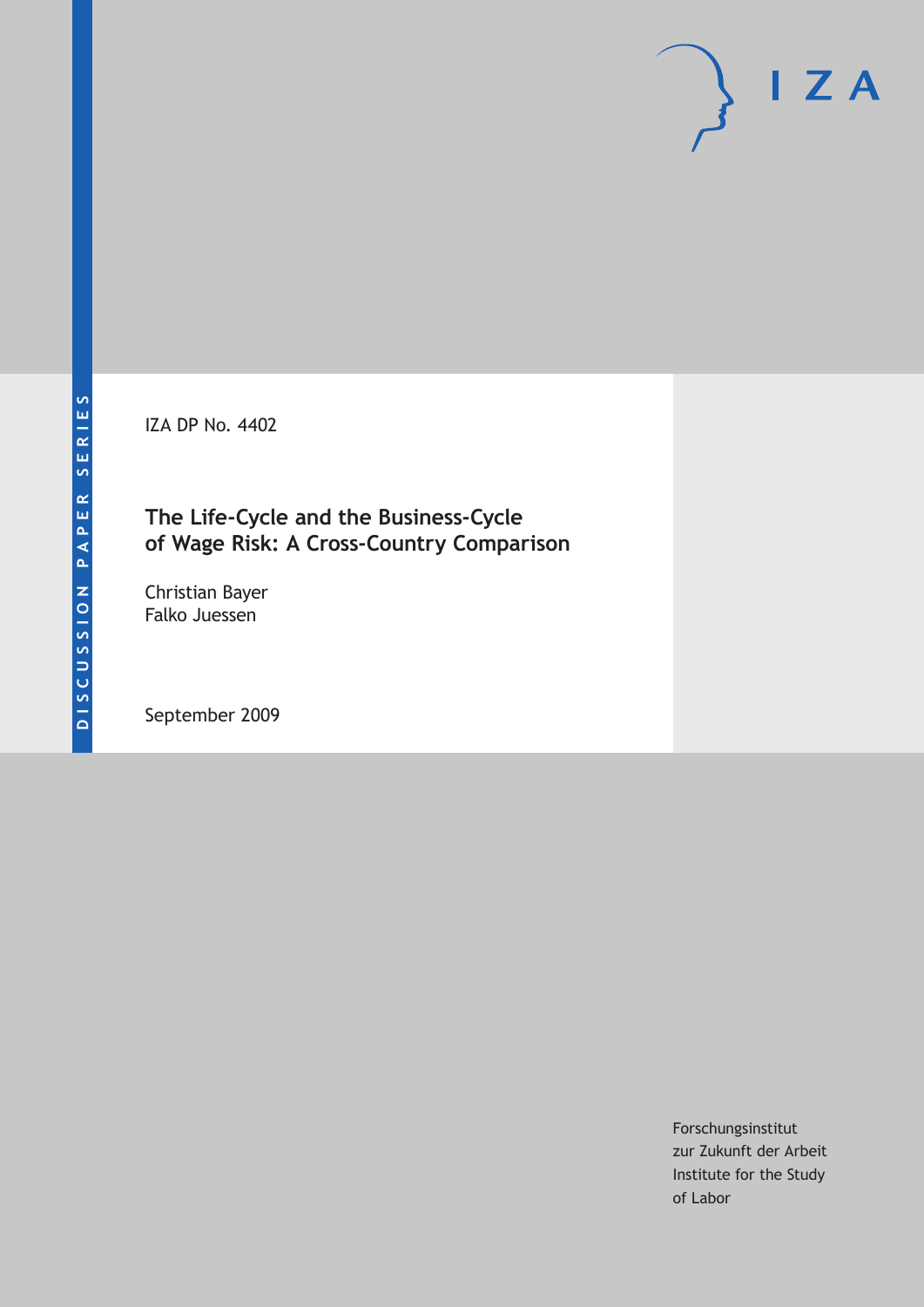# **The Life-Cycle and the Business-Cycle of Wage Risk: A Cross-Country Comparison**

### **Christian Bayer**

*IGIER, Università Bocconi* 

#### **Falko Juessen**

*Technische Universität Dortmund and IZA* 

Discussion Paper No. 4402 September 2009

IZA

P.O. Box 7240 53072 Bonn Germany

Phone: +49-228-3894-0 Fax: +49-228-3894-180 E-mail: iza@iza.org

Any opinions expressed here are those of the author(s) and not those of IZA. Research published in this series may include views on policy, but the institute itself takes no institutional policy positions.

The Institute for the Study of Labor (IZA) in Bonn is a local and virtual international research center and a place of communication between science, politics and business. IZA is an independent nonprofit organization supported by Deutsche Post Foundation. The center is associated with the University of Bonn and offers a stimulating research environment through its international network, workshops and conferences, data service, project support, research visits and doctoral program. IZA engages in (i) original and internationally competitive research in all fields of labor economics, (ii) development of policy concepts, and (iii) dissemination of research results and concepts to the interested public.

IZA Discussion Papers often represent preliminary work and are circulated to encourage discussion. Citation of such a paper should account for its provisional character. A revised version may be available directly from the author.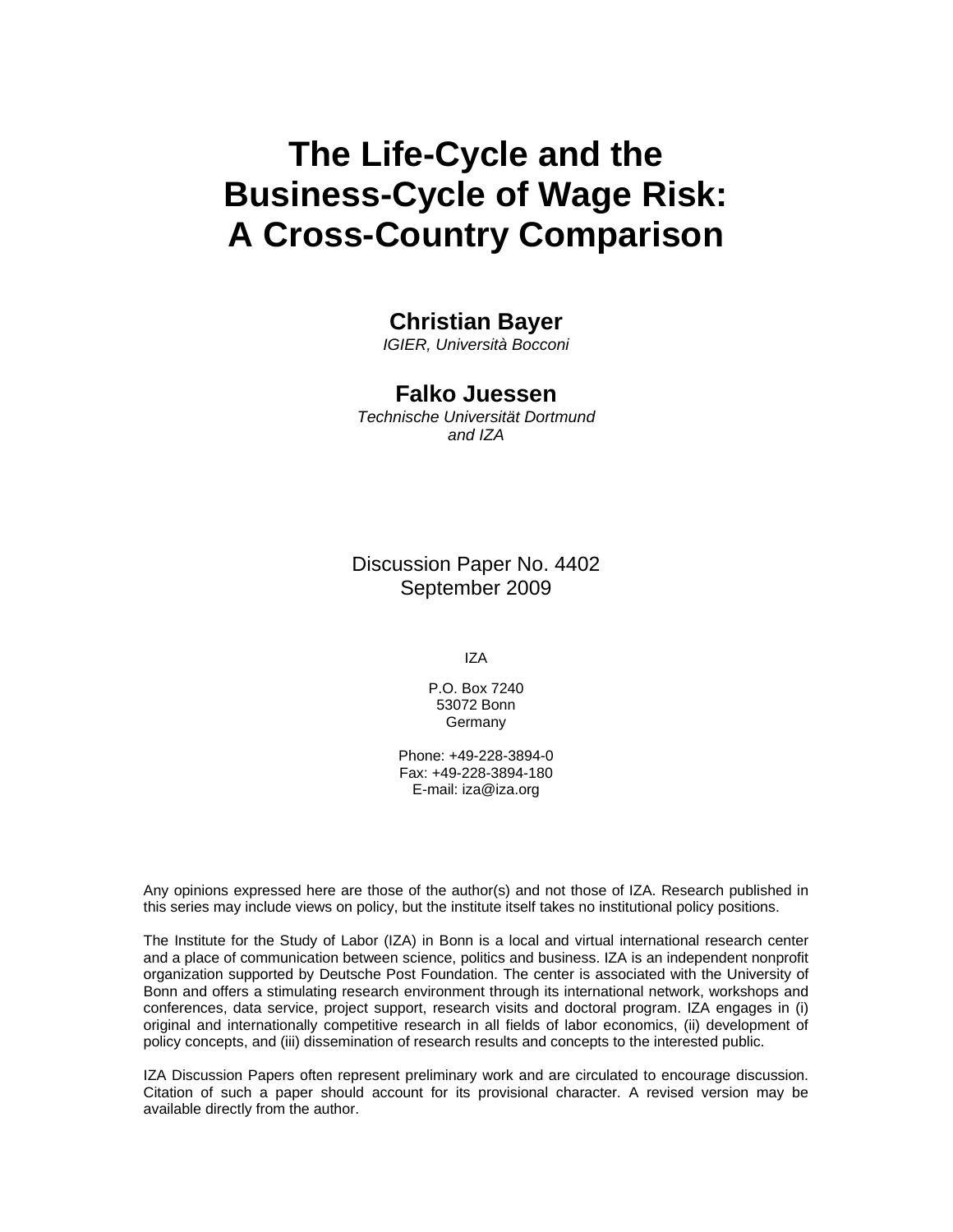IZA Discussion Paper No. 4402 September 2009

## **ABSTRACT**

## **The Life-Cycle and the Business-Cycle of Wage Risk: A Cross-Country Comparison\***

This paper provides a cross-country comparison of life-cycle and business-cycle fluctuations in the dispersion of household-level wage innovations. We draw our inference from household panel data sets for the US, the UK, and Germany. First, we find that household characteristics explain about 25% of the dispersion in wages within an age group in all three countries. Second, the cross-sectional variance of wages is almost linearly increasing in household age in all three countries, but with increments being smaller in the European data. Third, we find that wage risk is procyclical in Germany while it is countercyclical in the US and acyclical in the UK, pointing towards labor market institutions being pivotal in determining the cyclical properties of labor market risk.

JEL Classification: E20, D31, D91, J31

Keywords: life-cycle risk, uncertainty fluctuations, business cycle, heterogeneity, wages

Corresponding author:

-

Falko Juessen Department of Economics Technische Universität Dortmund 44221 Dortmund Germany E-mail: falko.juessen@tu-dortmund.de

<sup>\*</sup> We would like to thank Per Krussell, Dirk Krüger, Andreas Schabert and seminar and conference participants at the University of Dortmund, NASM 2008, LAMES 2008, EEA 2009, ZEI Summer-School 2009, for helpful comments and suggestions.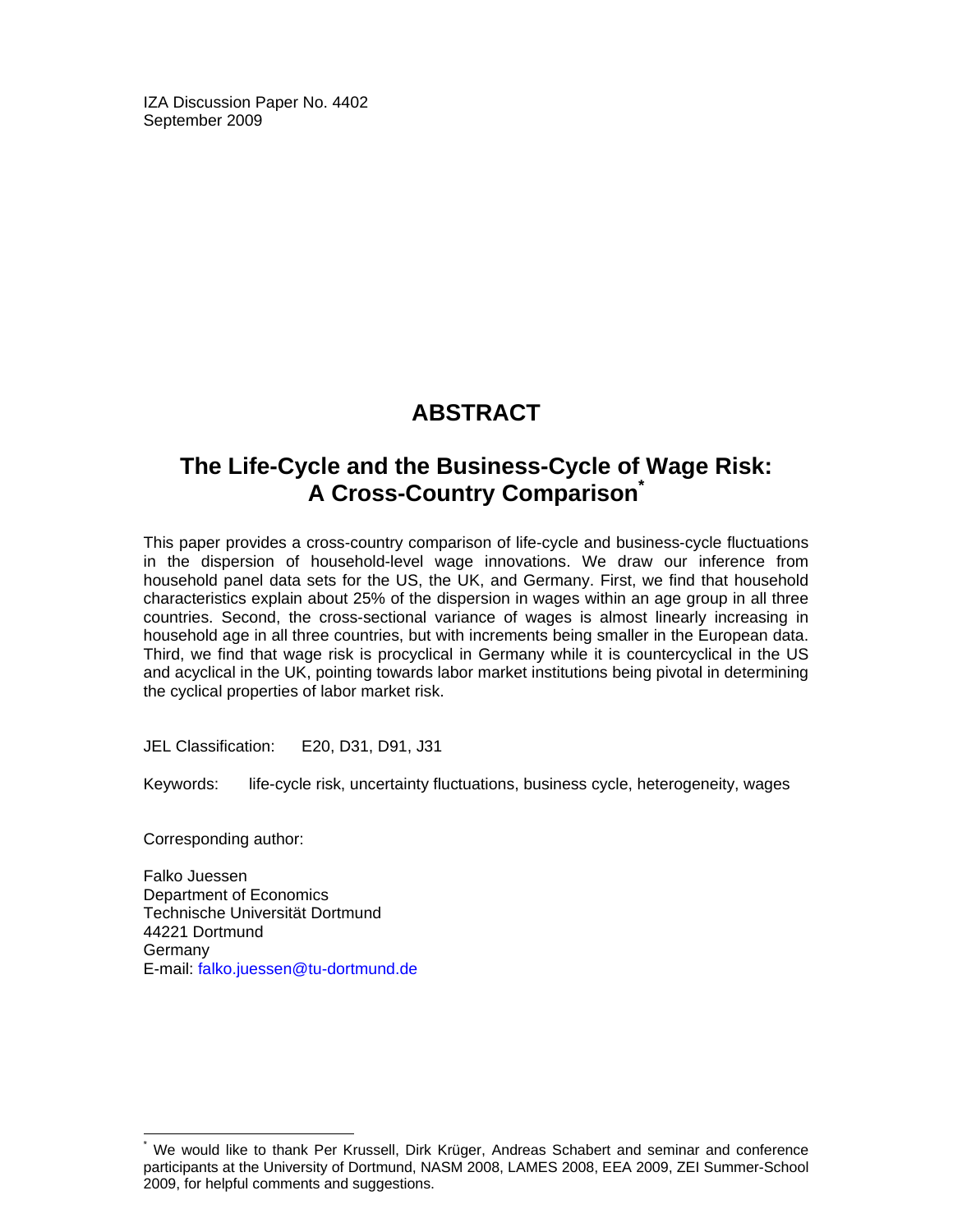#### 1 Introduction

A growing macroeconomic literature has documented that economic uncertainty negatively comoves with the business cycle, i.e. uncertainty increases in recessions and decreases during booms. For example, Bloom (2009) and Bloom et al. (2009) show that, in the US, stock market volatility spikes at times of economic downturn. Gilchrist et al. (2009) Önd a similar result looking at the link of credit spreads, uncertainty, and investment. Alexopoulos and Cohen (2009) find a close negative correlation between the frequency of using the word 'uncertainty' in the 'New York Times' and economic activity in the US. Bachmann and Bayer (2009a) find for a large panel of German firms that the dispersion of firm-level productivity growth rates is significantly countercyclical. Finally, Storesletten et al. (2004) document from US PSID data a negative correlation of the cycle with the dispersion of innovations to household income.<sup>1</sup> In summary, there is growing evidence that microeconomic uncertainty, i.e. the cross-sectional variance of idiosyncratic shocks, is strongly linked to business cycle movements.

This paper adds to this literature in two aspects: first, by analyzing the cyclicality of the cross-sectional dispersion of wage-innovations instead of innovations to earnings. This is important as wages are more closely linked to productivity and are less subject to endogenous household decisions than earnings. Second, we contribute by providing a cross-country perspective on the cyclicality of the dispersion of wage-innovations, comparing the US, the UK, and Germany. This means we provide results across a set of different labor market setups, in which the US labor market is the most liberal and the German labor market the most regulated one, while the UK labor market can be considered the intermediate case. Interestingly, we find this ranking to be also reflected empirically in the cyclicality of wage risk: the US displays countercyclical, the UK acyclical, and Germany procyclical dispersions in wage innovations.

Why are these cross-country differences important? One can interpret our findings in two ways. First, one can think of wages as reflecting marginal productivity as in a neoclassical model. Given this interpretation, our findings suggest that there are significant structural differences in the way productivity risk behaves between the three large economies studied. This might be important for thinking about the driving forces of aggregate áuctuations in various countries, for example as in Bloom et al. (2009) or

<sup>&</sup>lt;sup>1</sup>The life-cycle of earnings inequality without explicitly linking wage risk to the business cycle has been studied in various papers. For the three countries we focus on - UK, US, Germany - examples are: (for the UK) Dickens (2000), Gossling et al. (2000), Blundell et al. (2006), and Blundell and Etheridge (2009) (for the US) Guvenen (2007a,b), Krueger and Perri (2006), Primiceri and van Rens (2007), and Heathcote et al. (2009), (for Germany) Krueger et al. (2009).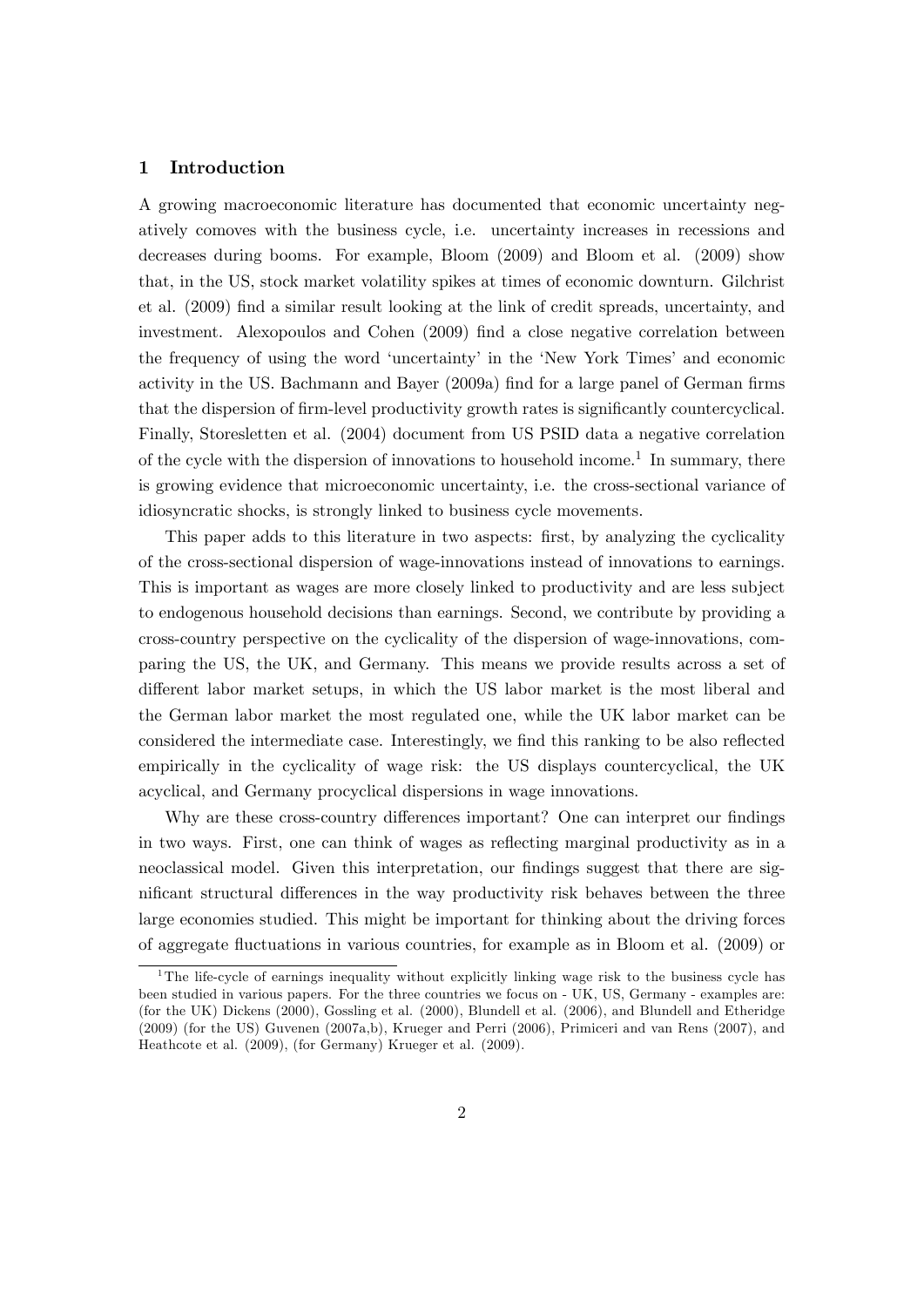Gilchrist et al. (2009). Second, one can think of wages as rather an outcome of complex economic processes, such as bargaining with unions, search-and-matching, or sticky wage-setting. In this second case, the cyclicality of wage risk may help discriminating between (quantitatively) different labor market models, similar to the point made by Bachmann and Bayer (2009b) for the cyclicality of the investment rate dispersion, which is found to be a strong overidentifying restriction in heterogenous firm RBC models. This point of view is linked to the general point made by Gomme et al. (2004) that taking into account subgroup heterogeneity may well enhance our understanding of businesscycle áuctuations at the aggregate level. Examples of this approach are Heathcote et al. (2007) or Sargent and Ljungqvist (2008), who emphasize the role of income risk in a general equilibrium model with heterogeneous households. Finally, fluctuations in wage risk are important factors in determining the costs of business cycles, see for example Krebs (2003, 2007).

The remainder of this paper is organized as follows. Section 2 presents our statistical model setup. Section 3 describes the data we use. Section 4 presents our GMM estimation results followed by a set of robustness checks. The last section concludes the paper. Appendices follow.

#### 2 Wage Process and Estimator

To describe the life-cycle development of wage dispersion and the business-cycle dependence of wage risk, we specify a statistical time-series model of a household's average wage rate. We assume that the average wage rate of a household  $i$  that has  $h$  years of labor market experience at time t can be described by

$$
w_{it}^{h} = \beta x_{it}^{h} + \omega_{it}^{h}
$$
  
\n
$$
\omega_{it}^{h} = \alpha_i + z_{it}^{h} + \varepsilon_{it}
$$
  
\n
$$
z_{it}^{h} = \rho z_{it-1}^{h-1} + \sqrt{\phi_t} \nu_{it},
$$
\n(1)

where  $x_{it}^h$  is a vector of observable household characteristics and  $\omega_{it}^h$  is the wage residual. The wage residual is composed of a household fixed effect  $\alpha_i$ , a transitory i.i.d. (or measurement error) term  $\varepsilon_{it}$ , and a persistent component  $z_{it}^h$ . This component  $z_{it}^h$  follows an AR-1 process with autocorrelation  $\rho$  and innovations  $\phi_t \nu_{it}$ , with variance  $\sigma_{\nu}^2 = 1$ . We assume that the variance of fixed effects as well as the variance of measurement error,  $\sigma_{\alpha}^2$  and  $\sigma_{\varepsilon}^2$ , are constant over time, while the variance of persistent shocks is potentially time varying. In particular, we assume that the scaling parameter  $\phi_t$  depends on the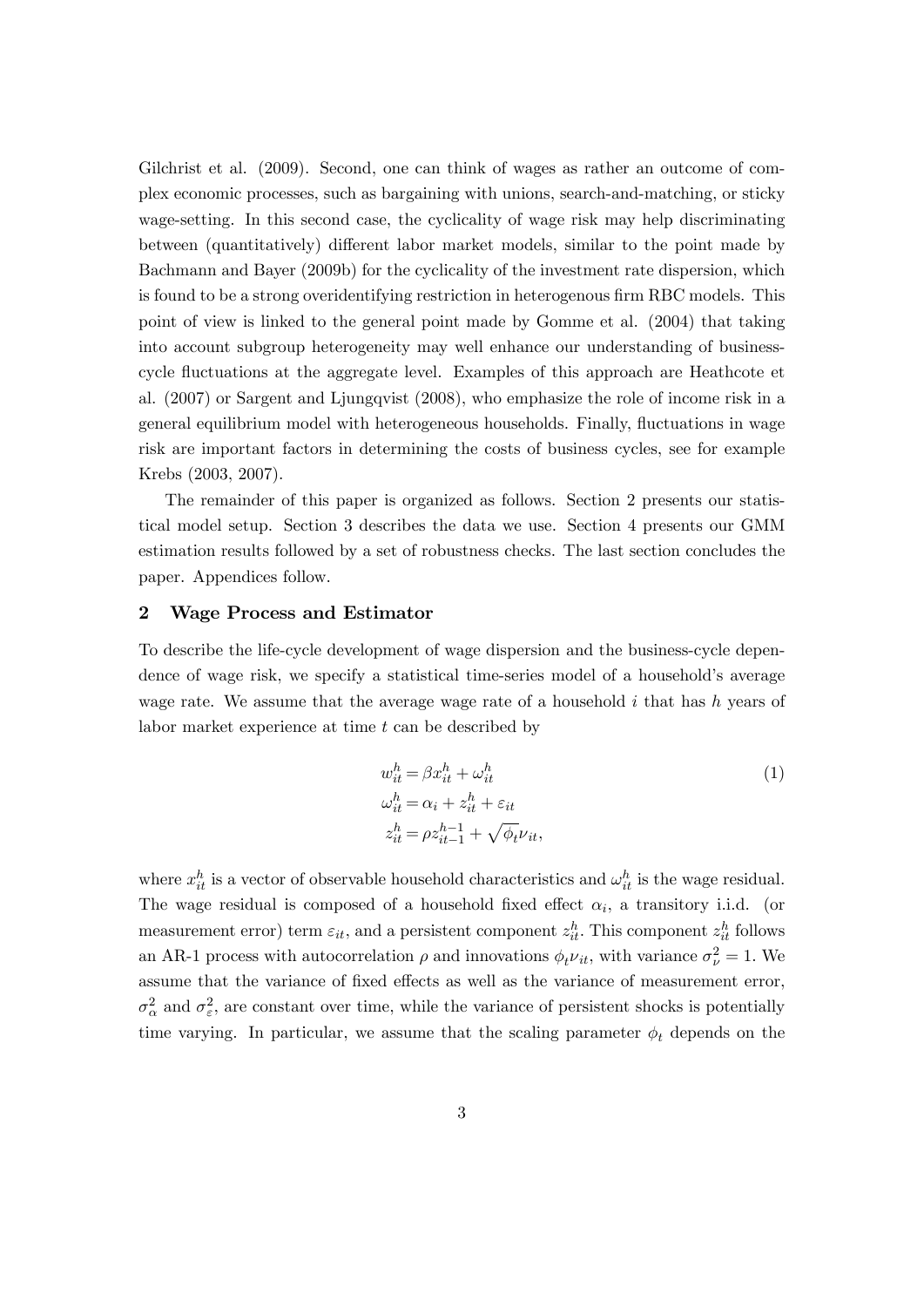business cycle, such that

$$
\phi_t = \phi(Y_t),
$$

where  $Y_t$  is some measure of aggregate activity, e.g. deviations from trend GDP growth. This specification is close to the one used in Storesletten et al. (2004), where  $\phi_t$  can take two values,  $\phi_L$  and  $\phi_H$ , depending on whether GDP growth is below or above average, but generalizes their framework by allowing for more than two regimes. We parameterize  $\phi$  as

$$
\phi(Y_t) = \underline{\phi} + (\overline{\phi} - \underline{\phi}) \frac{1}{1 + \exp(-Y_t)}
$$
  
= 
$$
\frac{\underline{\phi} + \overline{\phi}}{2} + (\overline{\phi} - \underline{\phi}) \left( \frac{1}{1 + \exp(-Y_t)} - \frac{1}{2} \right),
$$

which allows the effect of business cycles to vary according to the strength and not just to the sign of the cycle. We impose  $\bar{\phi}, \phi > 0$  in order to ensure that  $\phi_t > 0$ . We choose  $Y_t$ to be standardized GDP deviations from trend, such that  $\frac{\phi+\bar{\phi}}{2}$  is the variance at trend growth and the sign of  $(\bar{\phi} - \underline{\phi})$  reflects whether the dispersion of wage innovations is pro- or countercyclical.

We estimate the parameters of the model using a generalized method of moments estimator, where  $\overline{\phantom{a}}$  following Storesletten et al. (2004)  $\overline{\phantom{a}}$  we derive moment conditions by conditioning on the business cycle history of a cohort  $c = t - h$  at time t. This allows us to exploit business cycle history beyond the actual time-span of our panel data on wages. For a household with labor market experience h the variance of  $\omega_{it}^h$  is given by

$$
\mu_{1,t,h} = var\left(\omega_{it}^h | t, h\right) = \sigma_\alpha^2 + \sigma_\varepsilon^2 + \sum_{s=0}^{h-1} \rho^{2s} \phi\left(Y_{t-s}\right). \tag{2}
$$

Due to the persistency parameter  $\rho$  the wage dispersion in an age-year cell  $\mu_{1,t,h}$  memorizes past business cycle episodes. This can be thought of as the annual rings of a tree capturing information on historic climatic conditions. In addition, the persistency implies that  $\mu_{1,t,h}$  displays a clear life-cycle pattern, as has been discussed in detail for example in Deaton and Paxson (1994). The profile of  $\mu_{1,t,h}$  in h is the closer to linear the closer  $\rho$  is to 1, i.e. the higher the persistency of shocks to wages.

A second set of moment conditions is given by the autocovariances of wage residuals:

$$
\mu_{2,t,h} = cov\left(\omega_{it}^h, \omega_{it+1}^{h+1} | t, h\right) = \sigma_{\alpha}^2 + \rho \sum_{s=0}^{h-1} \rho^{2s} \phi\left(Y_{t-s}\right). \tag{3}
$$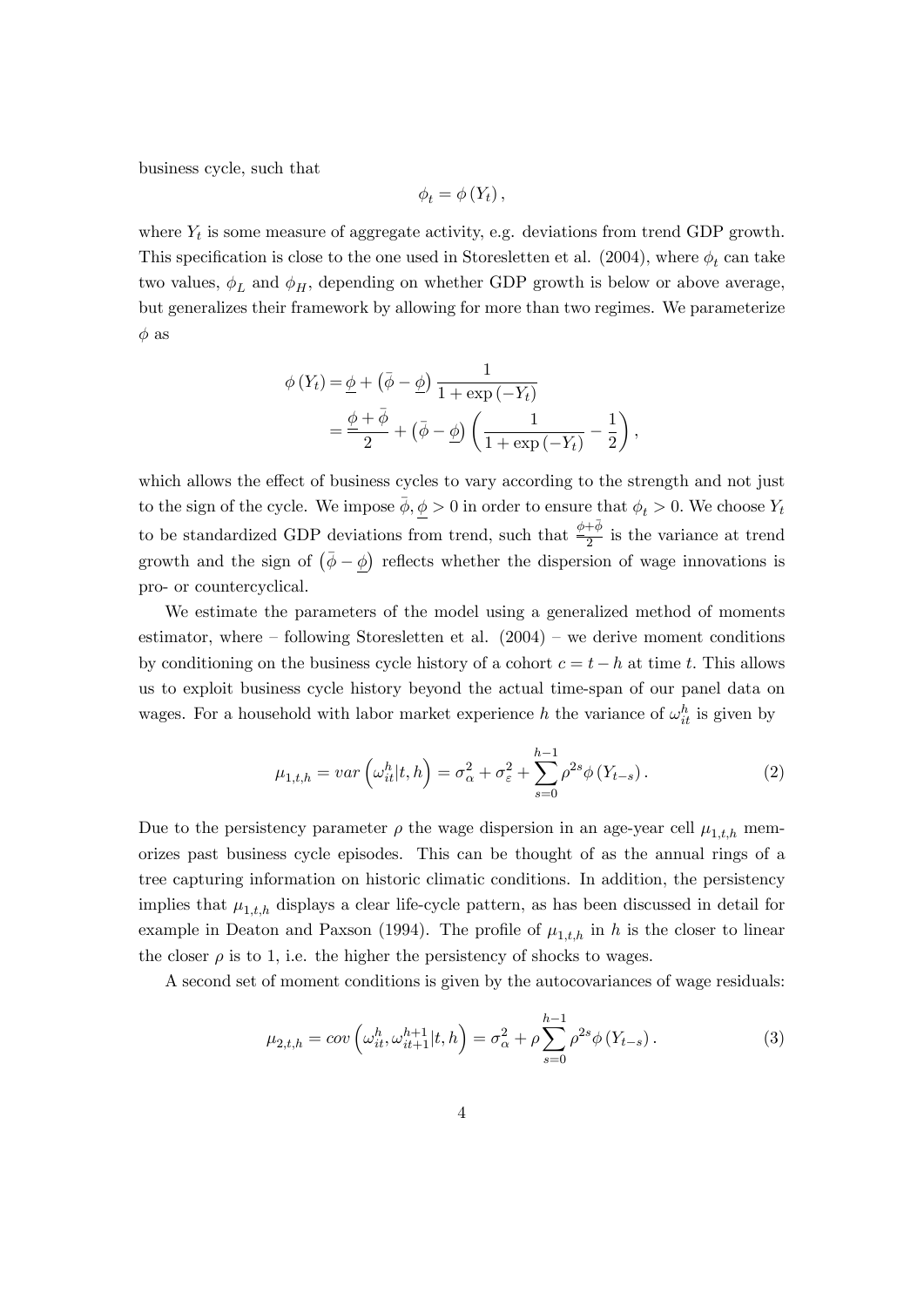We use this second set of moment conditions to discriminate between the variance of fixed effects  $\sigma_{\alpha}^2$  and the variance of transitory effects or measurement error  $\sigma_{\varepsilon}^2$ . Moreover, this second set of moments helps to identify the autocorrelation coefficient  $\rho$  more directly. Yet, exploiting these moment conditions requires observing a household in two consecutive years, such that it requires the use of panel data.

As mentioned, we estimate the parameter vector  $\theta = (\rho, \sigma_{\alpha}^2, \sigma_{\varepsilon}^2, \bar{\phi}, \underline{\phi})$  by a generalized method of moments, minimizing the distance between  $(\mu_1, \mu_2)$  ,  $\mu_i := (\mu_{i,1,1}, \ldots, \mu_{i,T,H})$  , and their empirical counterparts  $(m_1, m_2)$ :

$$
\hat{\theta} = \arg \min \left[ (\boldsymbol{\mu}_1, \boldsymbol{\mu}_2) - (\mathbf{m}_1, \mathbf{m}_2) \right] \mathbf{W} \left[ (\boldsymbol{\mu}_1, \boldsymbol{\mu}_2) - (\mathbf{m}_1, \mathbf{m}_2) \right], \tag{4}
$$

where  $W$  is a positive definite weighting matrix that captures the correlation structure across moments, see Appendix A for details. We evaluate the properties of this estimator in a number of Monte-Carlo experiments and find that the estimator is capable of identifying the cyclicality of wage risk in data sets of a size comparable to the data sets at hand, see Appendix B.

#### 3 Data

#### 3.1 Sample Selection

Our data base consists of three large household panel data sets as well as aggregate real GDP data for all three countries. We draw our inference from the PSID (for the US), the BHPS (for the UK), and the GSOEP (for Germany). All three data sets are constructed in a similar manner and include information on pre-tax labor income, hours worked, and a set of household characteristics, such as education, household size etc. Yet, the three data sets cover different periods of time: the PSID data we use provides annual information for the years 1968-1997, the BHPS for 1991-2007, and the GSOEP for 1984-2006.

To compute a householdís average wage rate, we use information on pre-tax labor income and hours worked. The labor income of a household is defined as the annual income from employment or self employment of household head and spouse. Analogously, we define the total market hours of work a household supplies. We abstract from hours worked in home production. By pooling information on household head and spouse we take the view that household composition is a fundamental risk of the household. We select households as the unit of interest in our analysis, because labor market decisions of each individual household member are subject to the risk-sharing agreements within the household and will thus differ significantly according to household composition. In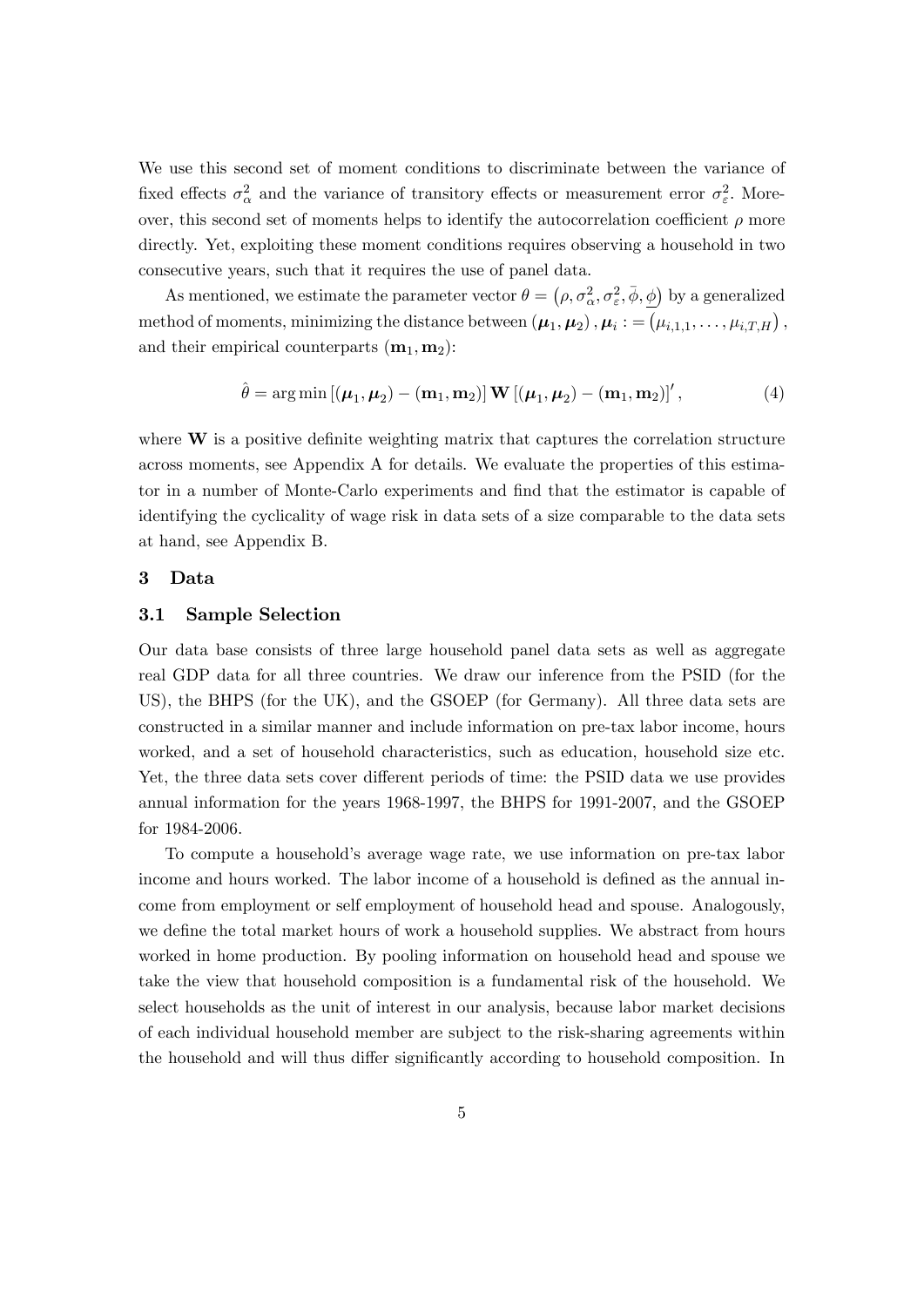our baseline estimations, we do not further restrict the samples to male household heads, as we understand household composition as one fundamental source of income and productivity risk over the life-cycle, e.g. due to death of the main earner. Yet, we run a robustness check in which we consider males only.

We restrict the data sets as follows. We remove all observations with missing income, education or hours data, and remove observations where the household head is below 25 or above 56 years of age. For the PSID, we drop all households that belong to the Survey of Economic Opportunity (SEO) or the Latino sample. For the BHPS, we keep only households living in England.<sup>2</sup> For the GSOEP, we restrict the sample to West German households and drop observations from the migrant and high income sample. Moreover, we remove all households where the household head is a migrant who has immigrated to Germany after the age of ten. We expect the productivity life cycle of migrants to be governed by other institutional factors (e.g. education) than those of non-migrants.<sup>3</sup>

We use the age  $h$  of the household head to attach a working and business cycle history to each household in a given year t. We define an age-year  $(h, t)$  cell as the sub-sample of households in year t with the same year of birth  $c = t - h$ , irrespective of the exact date of the survey interview relative to the exact date-of-birth of the interviewee. From the information of the household's labor income  $y_{it}$  and hours worked  $\eta_{it}$  we calculate the household's wage rate  $w_{it} := y_{it}/\eta_{it}$ . We restrict the sample to those households that supply at least 520 hours of market work per year, being equivalent to at least a quarter of full-time employment of one household member (assuming 40 hours per week). In addition, we apply a three standard deviation criterion to the wage rate for each ageyear cell of households to identify outliers, which we then remove from the sample. We experimented with alternative outlier selection criteria which in general lead to similar results, see Section 4.2. Finally, a household enters the sample only if we observe the household at least in two consecutive years since we want to calculate autocovariances. This means we generate a set of two-year overlapping panels from the original data, which we then use for the analysis. Tables 8 and 7 in Appendix C provide information

 $2$ The BHPS started with mainly households living in England. In later sample waves, households from Wales, Scotland, and Northern Ireland were added to the BHPS, which implies that these economically diverse parts of the UK do not have a constant sampling weight.

<sup>&</sup>lt;sup>3</sup>We treat the GSOEP data differently to the other data sources in this respect, because in the GSOEP the year of entry into the country of a household member is easily available. Controlling for the status of a migrant could be important for three reasons: First, it is not clear how comparable years of schooling are for migrants doing their schooling abroad. Second, migrants who enter the country in working age have gone through a different business cycle history. Third, migration often comes in waves that are likely to be related to the business cycle.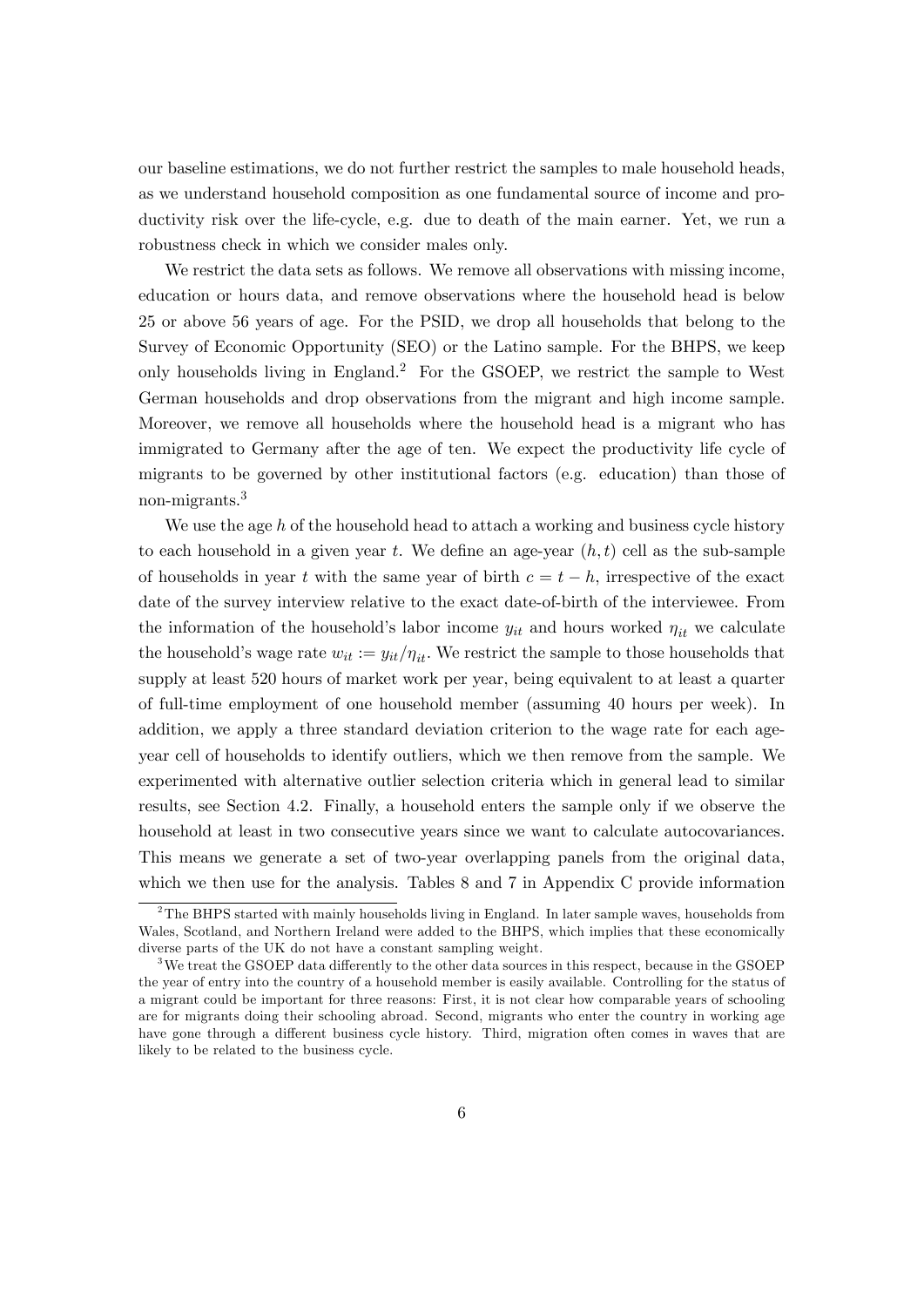on the number of observations (i.e. households) by year in each two-year panel as well as on the number of observations we loose due to the sample selection.

#### 3.2 Descriptive Statistics

#### 3.2.1 Importance of Observable Characteristics by Age

Since we are concerned with the evolution and cyclicality of wage risk, we need to filter from the observed wages the influence of fixed household characteristics. We do so by estimating (1) in two steps. First we estimate  $\beta$  by OLS and then use the residuals of this estimation  $\hat{\omega}_{it}^h$  to calculate the moments as in (2) and (3). In the first-stage regression, we use dummies for age, education, gender, and household size to control for fixed household characteristics plus year dummies to control for time effects. Since deterministic wage profiles in age may be different across education groups, we add third-order polynomials in age for each education class (classes being roughly equivalent to: CSE or below, O-lvl / GCSE, A-lvls or occupational training, some tertiary, Örst university degree, higher degree).<sup>4</sup>

To obtain a first impression of (a) how much of wage variability is predictable and (b) whether there are substantial differences between the three data sets already at this stage, we calculate the ratio between the variance due to deterministic differences in wages and the variance of the "unfiltered" wage data (controlling only for time effects) within each age group (similar to  $\mathbb{R}^2$  statistics conditional on age). The results for  $\sigma_{raw}^2(h) - \sigma_{filtered}^2(h)$  $\frac{\partial^2 f^{S}}{\partial^2 f_{aw}(h)}$  are displayed in Figure 1. As one can see, deterministic differences explain for no age group more than 30% of the variance of wages. In all three data sets household characteristics become more important over the life-cycle in explaining wage dispersion, with a peak of the importance around 40 years of age, which then levels out. While the profiles are similar overall, a difference appears for younger ages in the GSOEP, where the Örst stage regression has particularly low explanatory power. One possible reason could be the larger variability of the age of labor market entry in Germany.

#### 3.2.2 Age Profiles of the Wage Dispersion

Next, we consider a reduced-form life-cycle pattern of the residual wage dispersion as has become standard in this literature since Deaton and Paxson (1994). For this purpose, we regress the empirical variance of the wage residual  $m_{1,t,h}$  on age and time dummies. For identification, we assume that time effects are mean zero. Figure 2 displays the corresponding age profiles.

<sup>&</sup>lt;sup>4</sup>Results of the first stage regression are available on request.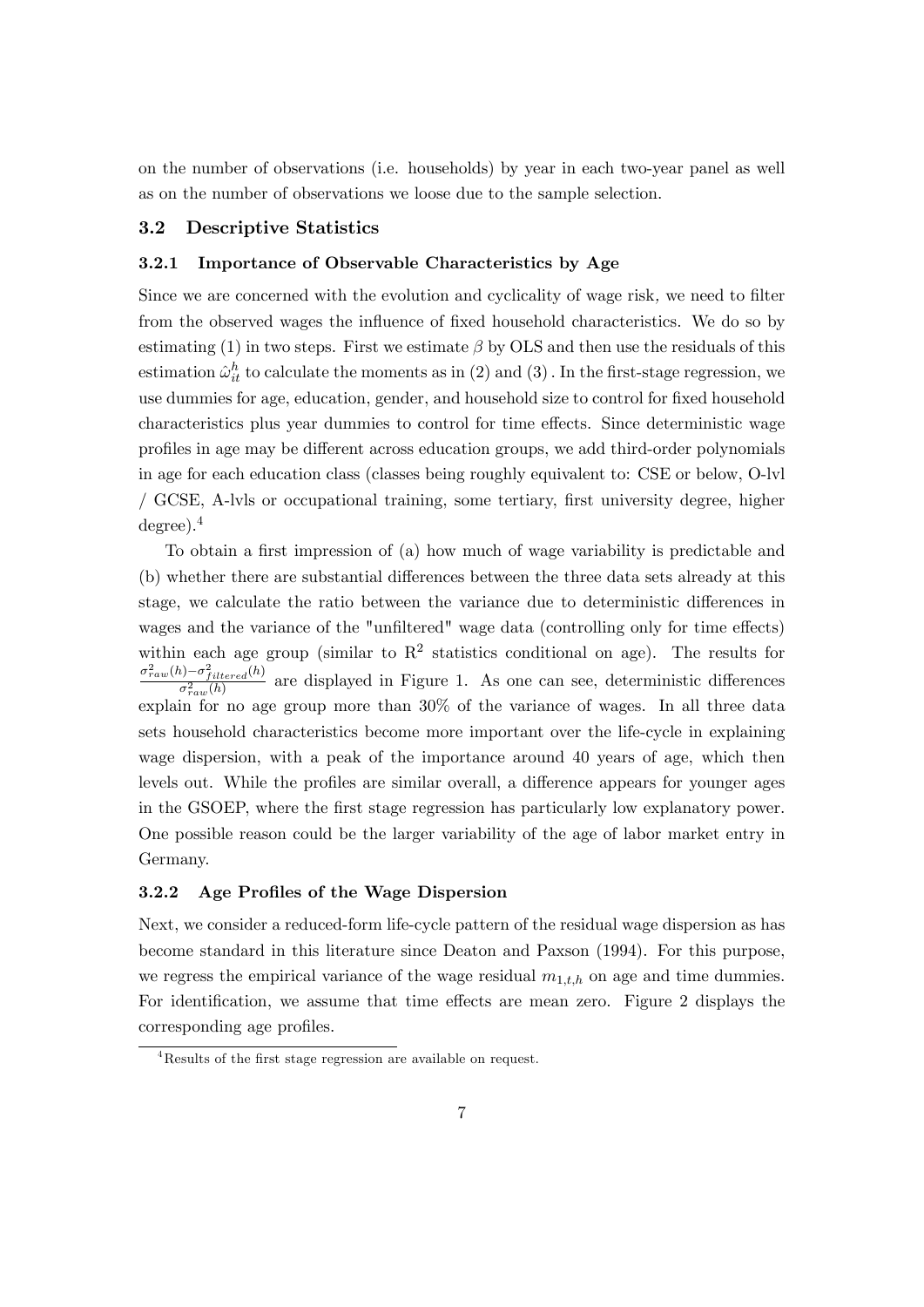

Figure 1: R2 Statistics for the Wage Regression on Household Characteristics

Figure 2: Life-Cycle Profile of the Variance of Wages Life Cycle Profile of the Variance of Wages



Results from a year-time decomposition of the age-year specific variances  $m_{1,t,h}$  as in Deaton and Paxson (1994). Time effects are assumed to be mean zero for identification. The graph displays the estimated age coefficients.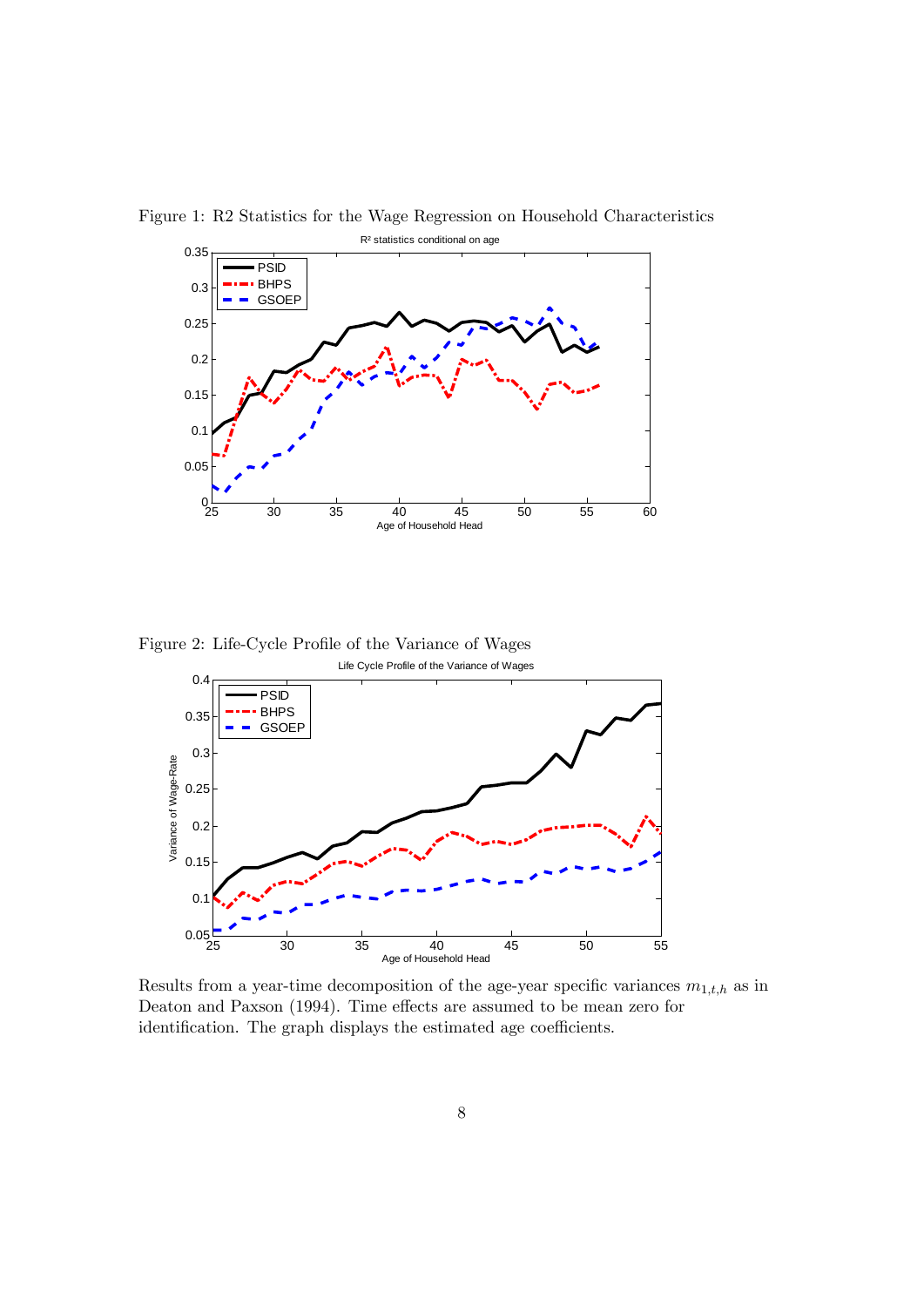The figure shows that residual wage dispersion is the highest in the US at almost all ages and the lowest in Germany. Moreover, all three countries display age-profiles that are (almost linearly) increasing in age, which suggests high levels of autocorrelation (for an in-depth discussion see e.g. Deaton and Paxson, 1994). Finally, the slope of the age-profile is steepest for the US, which implies that the difference in the variance of wages between countries increases in age.

#### 4 Estimation of Wage Processes

#### 4.1 Baseline Specification

Having illustrated that the wage process is likely to have a long memory, we can exploit the business cycle history of each cohort as has been proposed by Storesletten et al. (2004). Yet, we need to decide on the subset of moments we want to match from the vector of moments **m**. In their baseline specification, Storesletten et al. (2004) restrict the set of moments to those from a subset of age groups, a theoretical reason for which could be that further moment conditions provide little extra information but only increase estimation uncertainty (i.e. moment conditions being "weak"). However, experimenting with such selected age groups in a set of Monte-Carlo experiments did not show any evidence of a problem of weak moment conditions, see Appendix B. Correspondingly, increasing the number of moment conditions in general increases the precision of the estimator. Therefore, we use all ages between 30 and 55 and all available years for each sample. We restrict ourselves to this prime-age group in order to eliminate the effect of country-specific differences in household formation (age below 30) and retirement (at ages  $55+$ ) that may otherwise influence our results. We assume that households enter the labor market - more specifically, accumulate labor market shocks - at the age of 25.

Table 1 presents the estimation results from our baseline specification. As a measure of the aggregate cycle we use linearly detrended standardized first differences of log-GDP. We calculate standard errors by running  $1,000$  bootstrap replications drawing households in each two-year panel.<sup>5</sup>

We find that for the US, wage risk is strongly and significantly counter-cyclical,  $\bar{\phi} - \phi < 0$ . This confirms evidence for income risk in the US provided by Storesletten et al. (2004). Wage risk at trend growth,  $\frac{\bar{\phi}+\phi}{2}$ , is larger in the US than for the other countries, while it is smallest for Germany. Also in stark difference to the US, wage

 $5$ We disregard the fact that the wage residuals are results of a first stage regression, such that regression uncertainty in theory adds to the estimation uncertainty in the second step. Yet, with the number of observations being as large as in our samples the variation introduced by regression uncertainty in the first stage is negligibly small.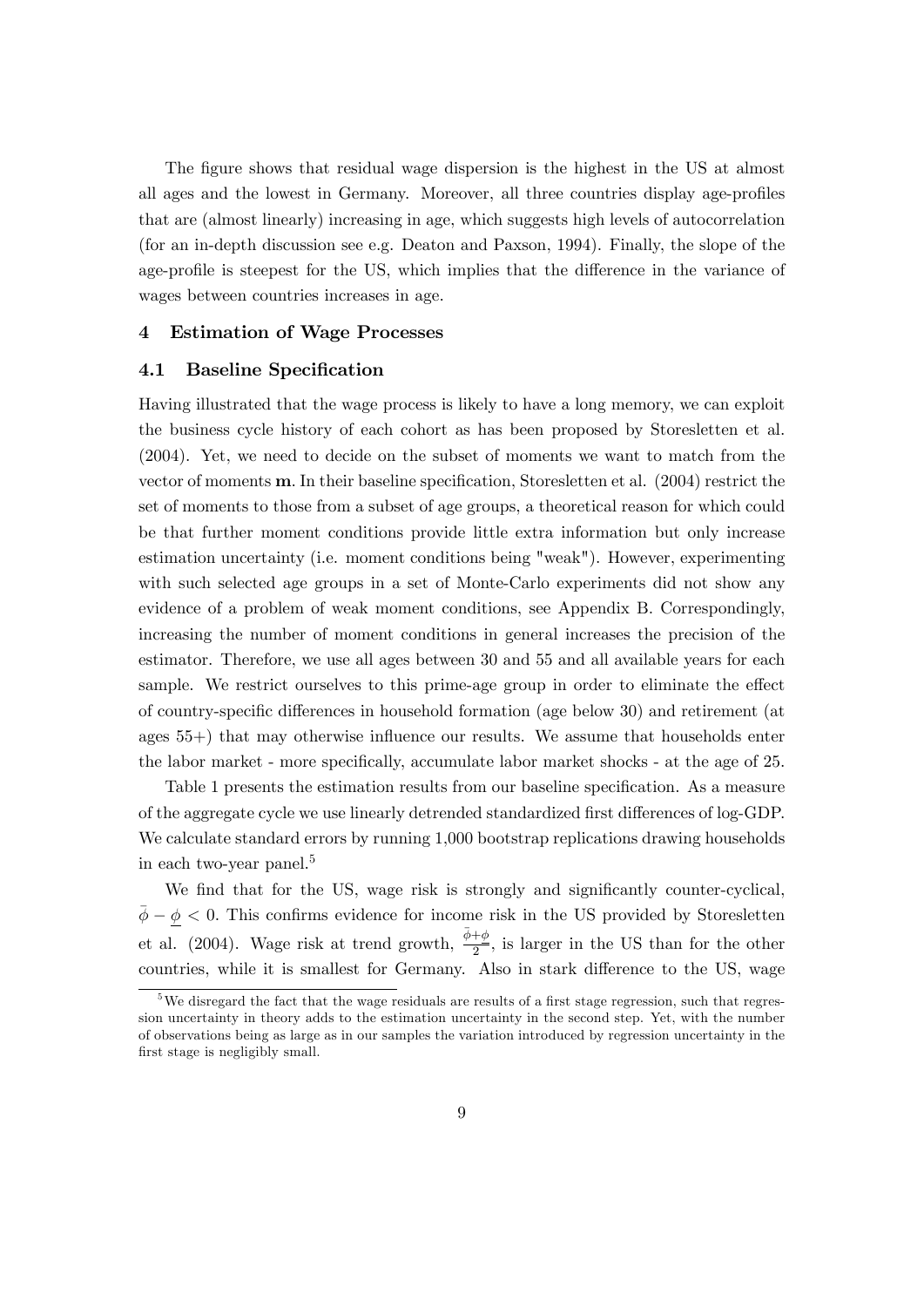Table 1: Baseline Estimation Results

|                                                           | PSID                                                     | <b>BHPS</b>                                              | <b>GSOEP</b>                                             |
|-----------------------------------------------------------|----------------------------------------------------------|----------------------------------------------------------|----------------------------------------------------------|
| $\rho$<br>$\sigma_{\alpha}^2$<br>$\sigma_{\varepsilon}^2$ | .9245<br>(.0300)<br>.0443<br>(.0383)<br>.0440<br>(.0063) | .9246<br>(.0255)<br>.0096<br>(.0257)<br>.0404<br>(.0046) | .9190<br>(.0136)<br>.0280<br>(.0089)<br>.0316<br>(.0019) |
| $(\bar{\phi} + \phi)/2$<br>$\phi - \phi$                  | .0252<br>(.0109)<br>$-.0504$<br>(.0218)                  | .0192<br>(.0074)<br>.0107<br>(.0091)                     | .0102<br>(.0025)<br>.0204<br>(.0049)                     |

Estimation results from a generalized method of moments estimation as given by eq. (4); see appendix for details. Standard errors (in parentheses) obtained from 1,000 bootstrap replications.

risk is procyclical in Germany. A one standard deviation decrease in the business cycle component of GDP growth increases wage risk in the US by roughly 46% while it decreases wage risk by the same fraction in Germany. For the UK we find procyclicality in wage risk, but the estimate is not significant and quantitatively much smaller than for Germany, so that wage risk can be described as acyclical for the UK. In fact, the point estimate for the UK changes sign when we use different measures of cyclicality as in the robustness checks below. By contrast, the findings for Germany and the US turn out to be robust.

Interestingly, the importance of transitory shocks (or measurement error) seems to be similar across data sets as we obtain very similar estimates. Also the persistence of wage shocks is surprisingly similar across data sets with  $\hat{\rho} \approx .92$ . What differs though is the size of the variance of fixed effects. Yet these variances are not precisely estimated.

#### 4.2 Robustness Checks

Next, we check the robustness of these findings to changes in the measure of cyclicality and sample construction. First, we check the robustness to alternative measures of the cycle. As alternatives, we capture the cyclical component of GDP by HP-filtering with a smoothing parameter of 6.25 following Uhlig and Ravn (2002) and HP-filtering with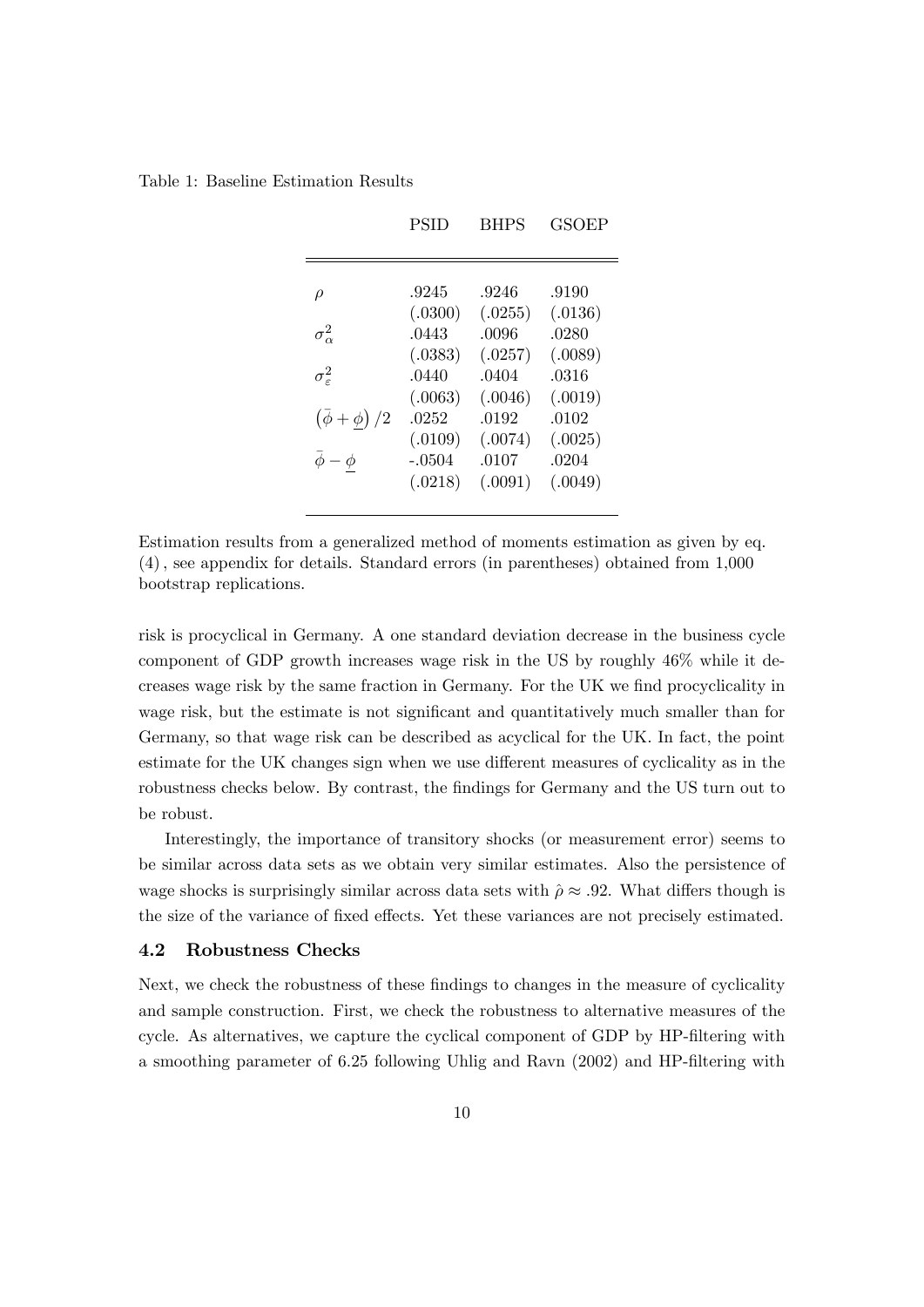Table 2: Robustness to Cyclical Indicator

|                          | $GDP-HP(6.25)$ |             |              | $GDP-HP(100)$ |             |              |
|--------------------------|----------------|-------------|--------------|---------------|-------------|--------------|
|                          | <b>PSID</b>    | <b>BHPS</b> | <b>GSOEP</b> | <b>PSID</b>   | <b>BHPS</b> | <b>GSOEP</b> |
|                          |                |             |              |               |             |              |
|                          |                |             |              |               |             |              |
| $\rho$                   | .9138          | .9275       | .8991        | .9000         | .9189       | .9097        |
|                          | (.0469)        | (.0240)     | (.0362)      | (.0389)       | (.0264)     | (.0148)      |
| $\sigma_{\alpha}^2$      | .0319          | .0147       | .0441        | .0000         | .0000       | .0383        |
|                          | (.0484)        | (.0242)     | (.0178)      | (.0369)       | (.0257)     | (.0085)      |
| $\sigma_{\varepsilon}^2$ | .0413          | .0413       | .0319        | .0354         | .0391       | .0319        |
|                          | (.0085)        | (.0041)     | (.0037)      | (.0078)       | (.0044)     | (.0019)      |
| $(\phi + \phi)/2$        | .0306          | .0177       | .0087        | .0419         | .0220       | .0092        |
|                          | (.0151)        | (.0066)     | (.0064)      | (.0135)       | (.0070)     | (.0021)      |
| $\bar{\phi} - \phi$      | $-.0613$       | $-0.0234$   | .0175        | $-.0839$      | $-.0151$    | .0183        |
|                          | (.0218)        | (.0091)     | (.0049)      | (.0270)       | (.0097)     | (.0043)      |
|                          |                |             |              |               |             |              |

See notes to Table 1.

|                                          | <b>PSID</b>                  | <b>BHPS</b>                 | Percentile-Outlier-Criterion<br><b>GSOEP</b> | <b>PSID</b>                  | <b>BHPS</b>                 | Labor Market Entry at Age 22<br><b>GSOEP</b> |
|------------------------------------------|------------------------------|-----------------------------|----------------------------------------------|------------------------------|-----------------------------|----------------------------------------------|
| $\rho$<br>$\sigma_{\alpha}^2$            | .9319<br>(.0209)<br>.0640    | .9352<br>(.0249)<br>.0248   | .9218<br>(.0114)<br>.0253                    | .9349<br>(.0304)<br>.0000    | .9450<br>(.0153)<br>.0000   | .9328<br>(.0090)<br>.0098                    |
| $\sigma_{\varepsilon}^2$                 | (.0389)<br>.0496<br>(.0059)  | (.0269)<br>.0420<br>(.0044) | (.0079)<br>.0316<br>(.0018)                  | (.0393)<br>.0424<br>(.0055)  | (.0214)<br>.0424<br>(.0034) | (.0081)<br>.0313<br>(.0018)                  |
| $(\bar{\phi} + \phi)/2$<br>$\phi - \phi$ | .0213<br>(.0102)<br>$-.0426$ | .0147<br>(.0070)<br>.0014   | .0102<br>(.0022)<br>.0204                    | .0279<br>(.0086)<br>$-.0558$ | .0154<br>(.0044)<br>.0133   | .0112<br>(.0018)<br>.0224                    |
|                                          | (.0202)                      | (.0088)                     | (.0044)                                      | (.0173)                      | (.0077)                     | (.0037)                                      |

Table 3: Robustness to Sample Selection

See notes to Table 1.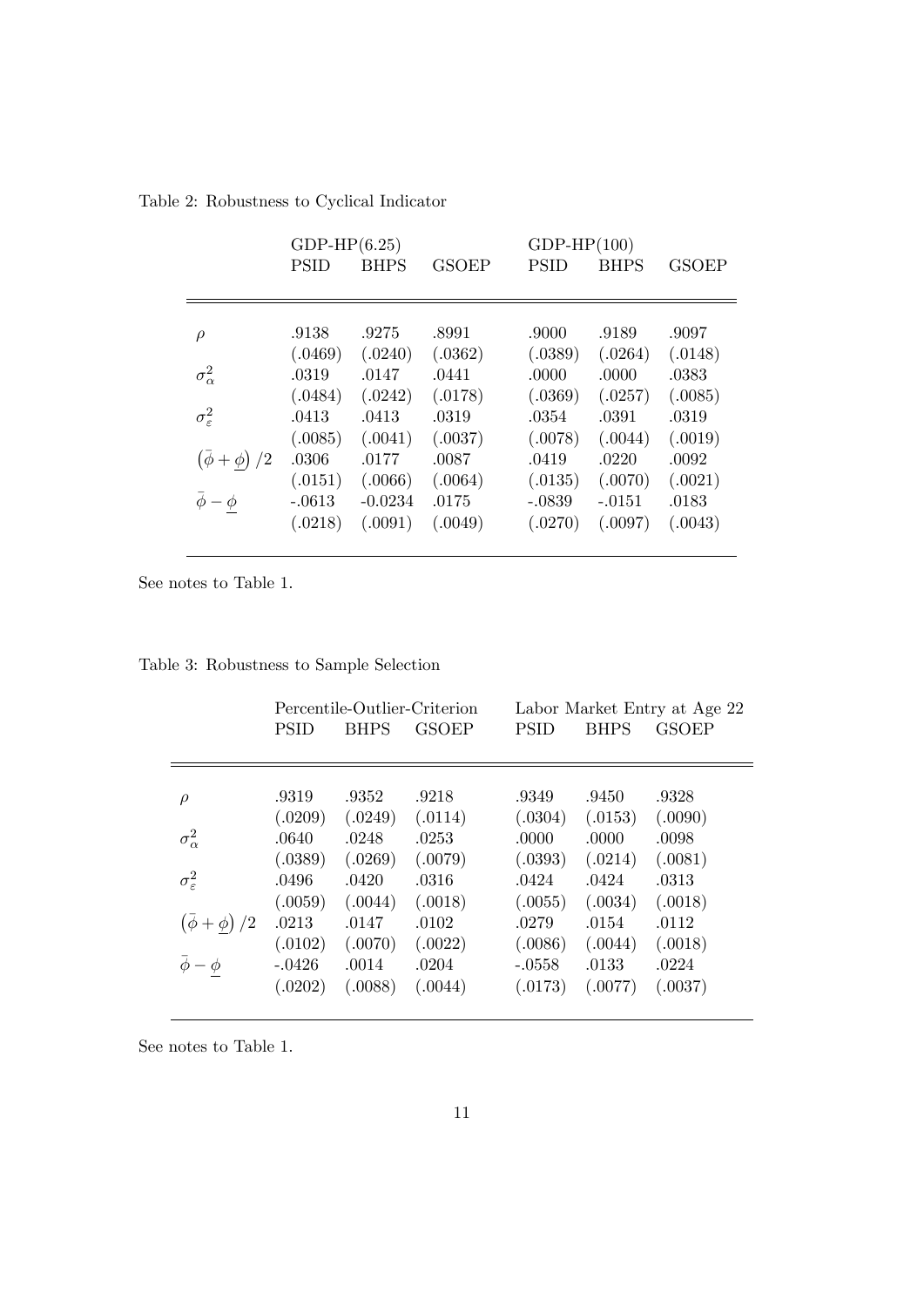Table 4: Sample Split According to Skill

|                          |             | Low and Medium Skilled |              | High and Medium Skilled |             |              |  |  |
|--------------------------|-------------|------------------------|--------------|-------------------------|-------------|--------------|--|--|
|                          | <b>PSID</b> | <b>BHPS</b>            | <b>GSOEP</b> | <b>PSID</b>             | <b>BHPS</b> | <b>GSOEP</b> |  |  |
|                          |             |                        |              |                         |             |              |  |  |
|                          |             |                        |              |                         |             |              |  |  |
| $\rho$                   | .9256       | .9555                  | .9165        | .9512                   | .9572       | .9263        |  |  |
|                          | (0.0386)    | (0.0662)               | (0.0119)     | (0.0330)                | (0.0137)    | (0.0134)     |  |  |
| $\sigma_{\alpha}^2$      | .0612       | .0637                  | .0196        | .0771                   | .0000       | .0343        |  |  |
|                          | (0.0407)    | (0.0641)               | (0.009)      | (0.0422)                | (0.0095)    | (0.0081)     |  |  |
| $\sigma_{\varepsilon}^2$ | .0439       | .0436                  | .0287        | .0507                   | .0438       | .0322        |  |  |
|                          | (0.0067)    | (0.0097)               | (0.0019)     | (0.0064)                | (0.0084)    | (0.0018)     |  |  |
| $(\bar{\phi} + \phi)/2$  | .0211       | .0062                  | .0118        | .0143                   | .0166       | .0086        |  |  |
|                          | (0.0119)    | (0.0179)               | (0.0025)     | (0.0112)                | (0.0035)    | (0.0022)     |  |  |
| $\bar{\phi} - \phi$      | $-.0422$    | $-.0003$               | .0237        | $-.0287$                | $-.0146$    | .0172        |  |  |
|                          | (0.0234)    | (0.0108)               | (0.0049)     | (0.0226)                | (0.0220)    | (0.0044)     |  |  |
|                          |             |                        |              |                         |             |              |  |  |

Estimation results from a generalized method of moments estimation as given by eq. (4); see appendix for details. Standard errors (in parentheses) obtained from 1,000 bootstrap replications. Since some of the age-year cells are very sparsely filled with households, we run into the problem that the standard bootstrap algorithm may end up with no observation in a given age-year cell. Therefore, we increase the sample size drawn in the bootstrap by factor 2 (factor 4 for BHPS) and correct the standard errors by premultiplying  $\sqrt{2}$  (repectively 2 for the BHPS).

Low skilled: GCSE and below, *Medium skilled*: A-lvls and some tertiary, *High skilled*: first university degree and above.

the more standard smoothing parameter of 100, see Table 2. As one can see, our results are qualitatively and quantitatively robust to the choice of the cyclical indicator. The only apparent difference is that using the standard HP-filter for aggregate GDP, we run into a corner solution for the estimated variance of fixed effects.

Finally, we check the robustness to our sample selection criteria. First, we try with dropping only those households that fall in the top-bottom 0.5% percentiles of each agegroup, respectively (instead of using a three standard deviation criterion in an age-year cell). Second, we check to which extent our results are sensitive to the assumption that households start to accumulate wage shocks at the age of 25. Instead, we set this age of labor-market entry to 22, but keep the set of age groups used for estimation constant (30-55). Results are displayed in Table 3. Third, we look at a subset of households either excluding the very high skilled or the very low skilled, see Table 4. We do so in order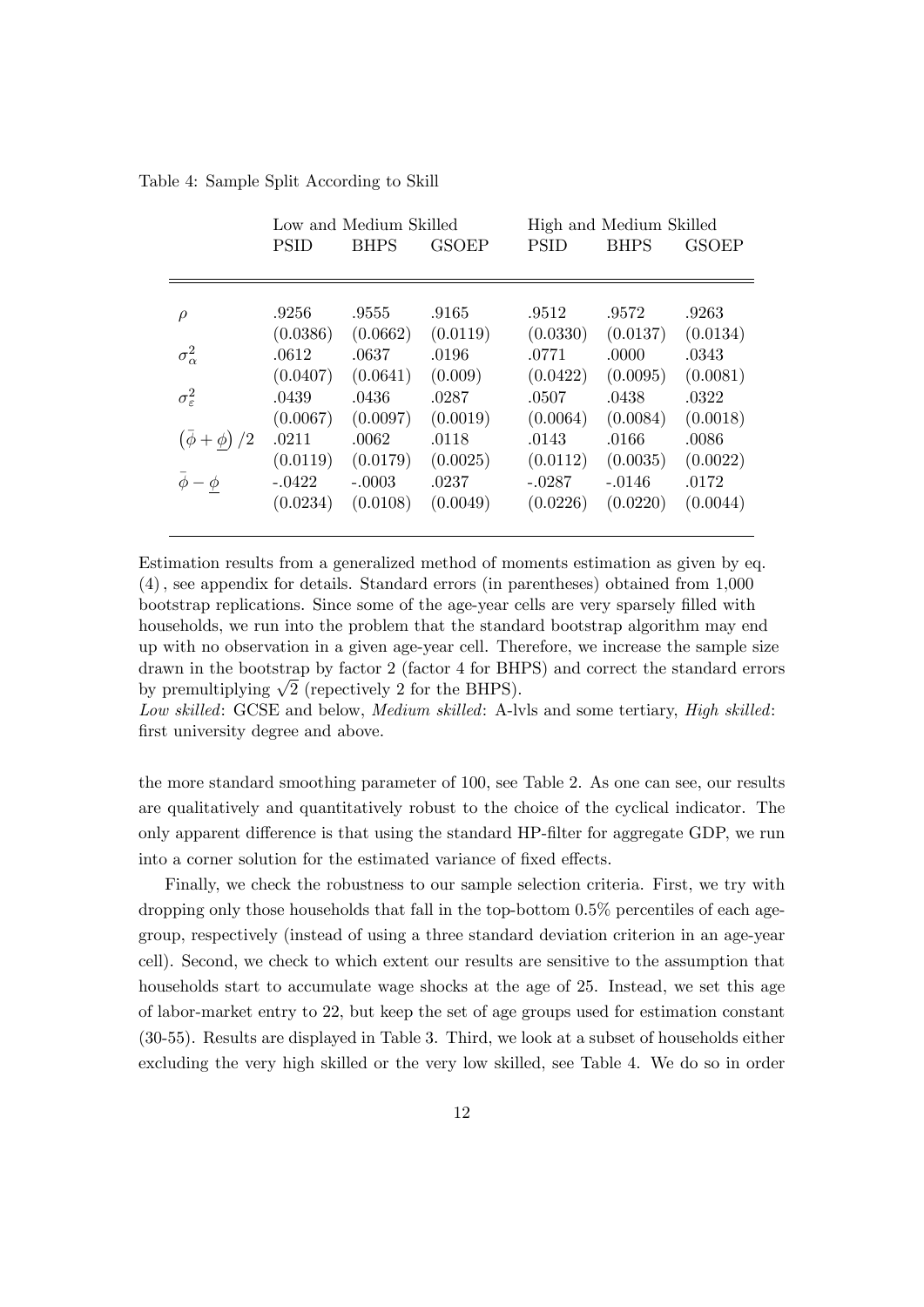Table 5: Individual male wages

|                          |             |             | Labor Market Entry at Age 25 | Labor Market Entry at Age 22 |             |              |  |  |
|--------------------------|-------------|-------------|------------------------------|------------------------------|-------------|--------------|--|--|
|                          | <b>PSID</b> | <b>BHPS</b> | <b>GSOEP</b>                 | <b>PSID</b>                  | <b>BHPS</b> | <b>GSOEP</b> |  |  |
|                          |             |             |                              |                              |             |              |  |  |
|                          |             |             |                              |                              |             |              |  |  |
| $\rho$                   | 0.9668      | 0.9846      | 0.9228                       | 0.9553                       | 0.9749      | 0.9372       |  |  |
|                          | (.0809)     | (.0506)     | (.0404)                      | (.0739)                      | (.0385)     | (.0204)      |  |  |
| $\sigma_{\alpha}^2$      | 0.1262      | 0.0951      | 0.296                        | 0.0741                       | 0.0725      | 0.0100       |  |  |
|                          | (.0545)     | (.0358)     | (.0133)                      | (.0647)                      | (.0356)     | (.0105)      |  |  |
| $\sigma_{\varepsilon}^2$ | 0.0572      | 0.0388      | 0.0271                       | 0.0534                       | 0.0377      | 0.0268       |  |  |
|                          | (.0095)     | .0061)      | (.0032)                      | (.0083)                      | (.0051)     | (.0026)      |  |  |
| $(\bar{\phi} + \phi)/2$  | 0.0083      | 0.0025      | 0.0090                       | 0.0149                       | 0.0045      | 0.0102       |  |  |
|                          | (.0162)     | (.0107)     | (.0040)                      | (.0137)                      | (.0085)     | (.0025)      |  |  |
| $\bar{\phi} - \phi$      | $-0.0165$   | $-0.0050$   | 0.0180                       | $-0.0299$                    | 0.0071      | 0.0204       |  |  |
|                          | (.0321)     | (.0142)     | (.0080)                      | (.0083)                      | (.0142)     | (.0050)      |  |  |
|                          |             |             |                              |                              |             |              |  |  |

See notes to Table 1.

to eliminate the effects of the very low skilled workers dropping out of the sample into unemployment along the cycle. Finally, we restrict the sample to individual wage data for males in order to exclude cyclical effects from within-household risk sharing, in particular the possibility of females dropping out of the labor force at economic downturns. The results of this specification are presented in Table 5.

Again, our results turn out to be robust. Moving to individual data increases the estimated autocorrelation somewhat and correspondingly decreases the variance at trend growth,  $(\bar{\phi} + \underline{\phi})/2$ , and the cyclicality parameter,  $\bar{\phi} - \underline{\phi}$ . Notwithstanding, a one standard deviation in detrended GDP changes risk by 46% for both the US and Germany. Thus, the documented patterns on cyclicality can also be found for male prime-age workers, a group of workers which is less subject to cyclical nonemployment. In summary, our previous Öndings do not only reáect the cyclical behavior of womenís labor market participation. Yet, the results become less statistical significant.

In a similar vein, we can read the results in Table 4, where we focus on households with high or medium levels of education - thus leaving out unskilled workers. Results change litte for this group, although fluctuations in unemployment are typically concentrated among the unskilled.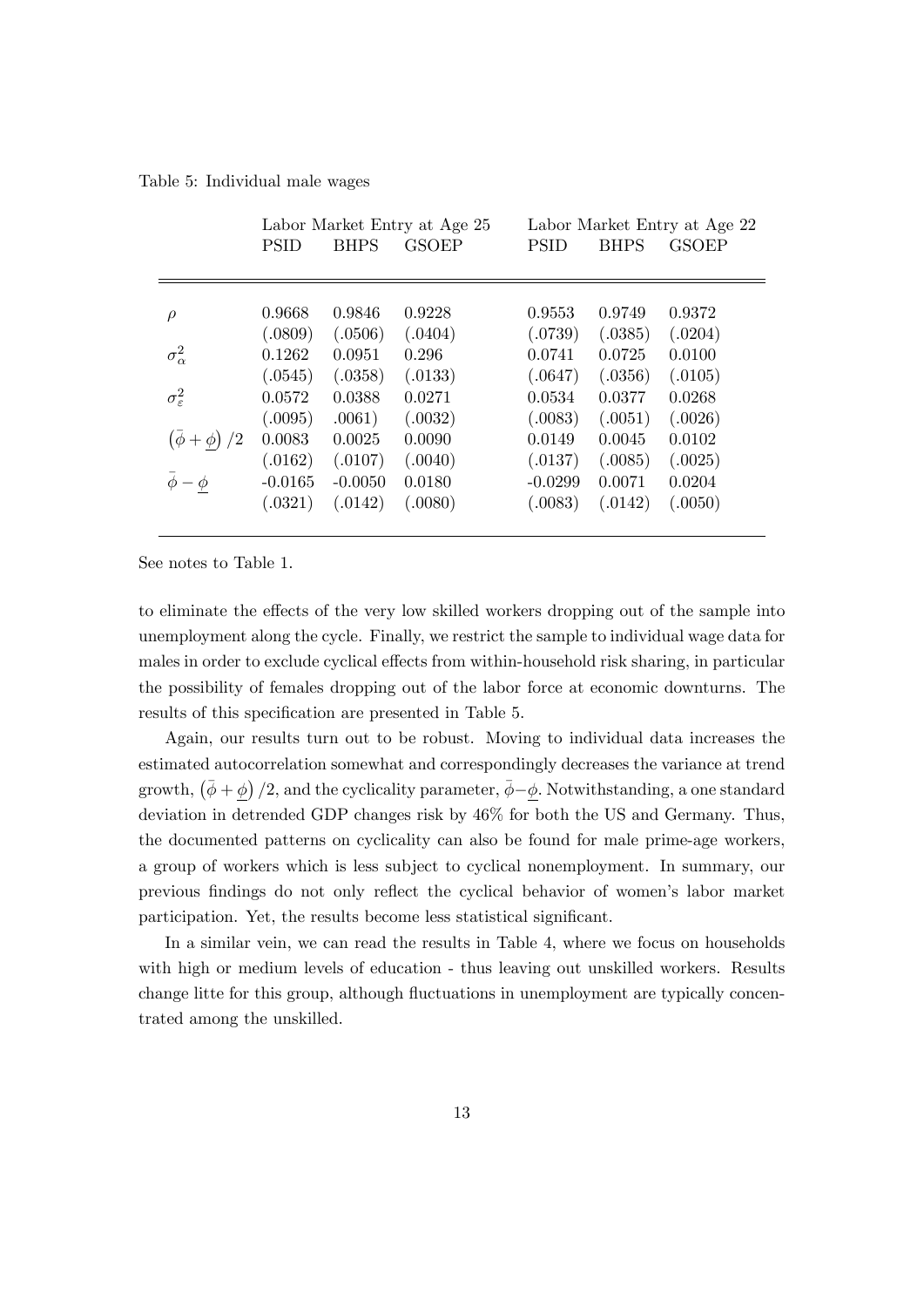#### 5 Final Thoughts

This paper has provided a cross-country comparison of life-cycle wage dispersions taking into account the business cycle fluctuations in wage risk. We find that wage risk increases in recessions in the US while it decreases in recessions in Germany. For the UK we find wage risk to be by-and-large acyclical. There are two interpretations to this. First, we can think of wages as reflecting marginal productivity as in a neoclassical world. In this case, there would be significant structural differences in the way productivity risk behaves between the three large economies studied. Second, we can think of wages as rather an outcome of more complex economic processes, such as bargaining with unions, searchand-matching, or sticky wage-setting. In this second case, given the structural labor market differences of the three economies studied, our findings suggest new restrictions on the identification of structural labor market models, in the sense that these models should also speak to the cyclicality of wage risk.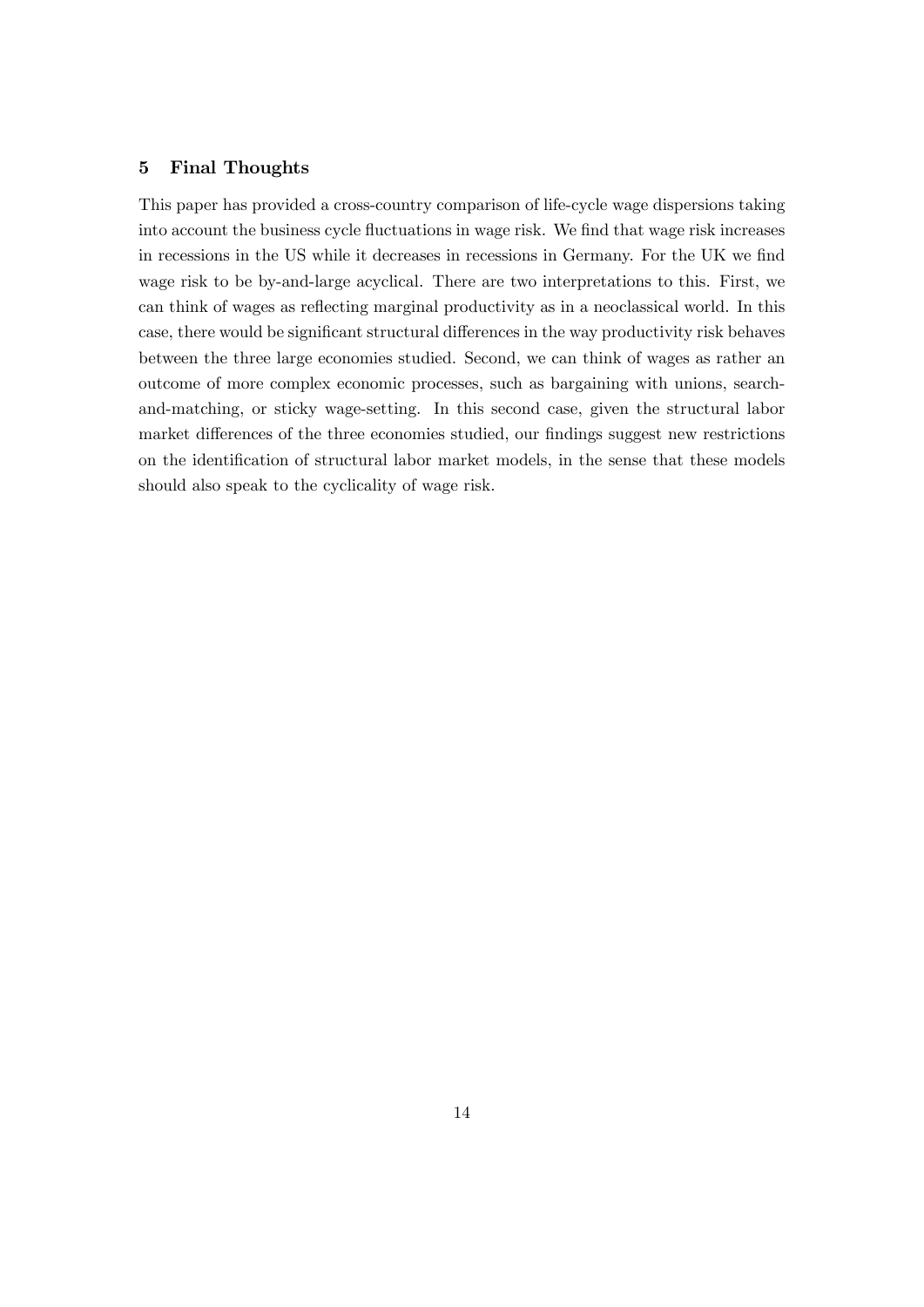#### References

- [1] Alexopoulos, Michelle, and Jon Cohen (2009): "Uncertain Times, uncertain measures," Working Papers tecipa-352, University of Toronto.
- [2] Bachmann, Rüdiger and Christian Bayer (2009a): "Firm-Specific Productivity Risk over the Business Cycle: Facts and Aggregate Implications", mimeo, U Michigan
- [3] Bachmann, Rüdiger and Christian Bayer (2009b): "The Cross-section of Firms over the Business Cycle: New Facts and a DSGE Exploration", mimeo, U Michigan
- [4] Blundell, Richard, Luigi Pistaferri and Ian Preston (2008): "Consumption Inequality and Partial Insurance," American Economic Review, 98(5), 1887-192.
- [5] Blundell, Richard and Ben Etheridge (2009): "Consumption, Income, and Earnings Inequality in the UK", mimeo.
- [6] Bloom, Nick, Max Floetotto and Nir Jaimovich (2009): "Really Uncertain Business Cycles", mimeo, Stanford University .
- [7] Bloom, Nick (2009): "The Impact of Uncertainty Shocks," forthcoming Econometrica.
- [8] Deaton, Angus and Christina Paxson (1994): "Intertemporal Choice and Inequality," Journal of Political Economy, 102(3), 437-467.
- [9] Dickens, Richard (2000): "The Evolution of Individual Male Earnings in Great Britain: 1975-95," Economic Journal, 110(460), 27-49.
- [10] Gilchrist, Simon, Jae Sim, and Egon Zakrajöek: "Uncertainty, Credit Spreads, and Investment Dynamics", mimeo.
- [11] Gomme, Paul, Richard Rogerson, Peter Rupert and Randall Wright (2004): "The Business Cycle and the Life Cycle," NBER Macroeconomics Annual 2004.
- [12] Gosling, Amanda, Stephen Machin and Costas Meghir (2000): "The Changing Distribution of Male Wages in the U.K," Review of Economic Studies, 67(4), 635- 66.
- [13] Guvenen, Fatih (2007): "Learning Your Earning: Are Labor Income Shocks Really Very Persistent?," American Economic Review, 97(3), 687-712.
- [14] Guvenen, Fatih (2009): "An Empirical Investigation of Labor Income Processes," Review of Economic Dynamics, 12(1), 58-79.
- [15] Heathcote, Jonathan, Kjetil Storesletten and Gianluca Violante (2007): "Consumption and Labor Supply with Partial Insurance: An Analytical Framework," working paper.
- [16] Jonathan Heathcote, Fabrizio Perri and Gianluca Violante (2009): "Unequal We Stand: An Empirical Analysis of Economic Inequality in the United States, 1967-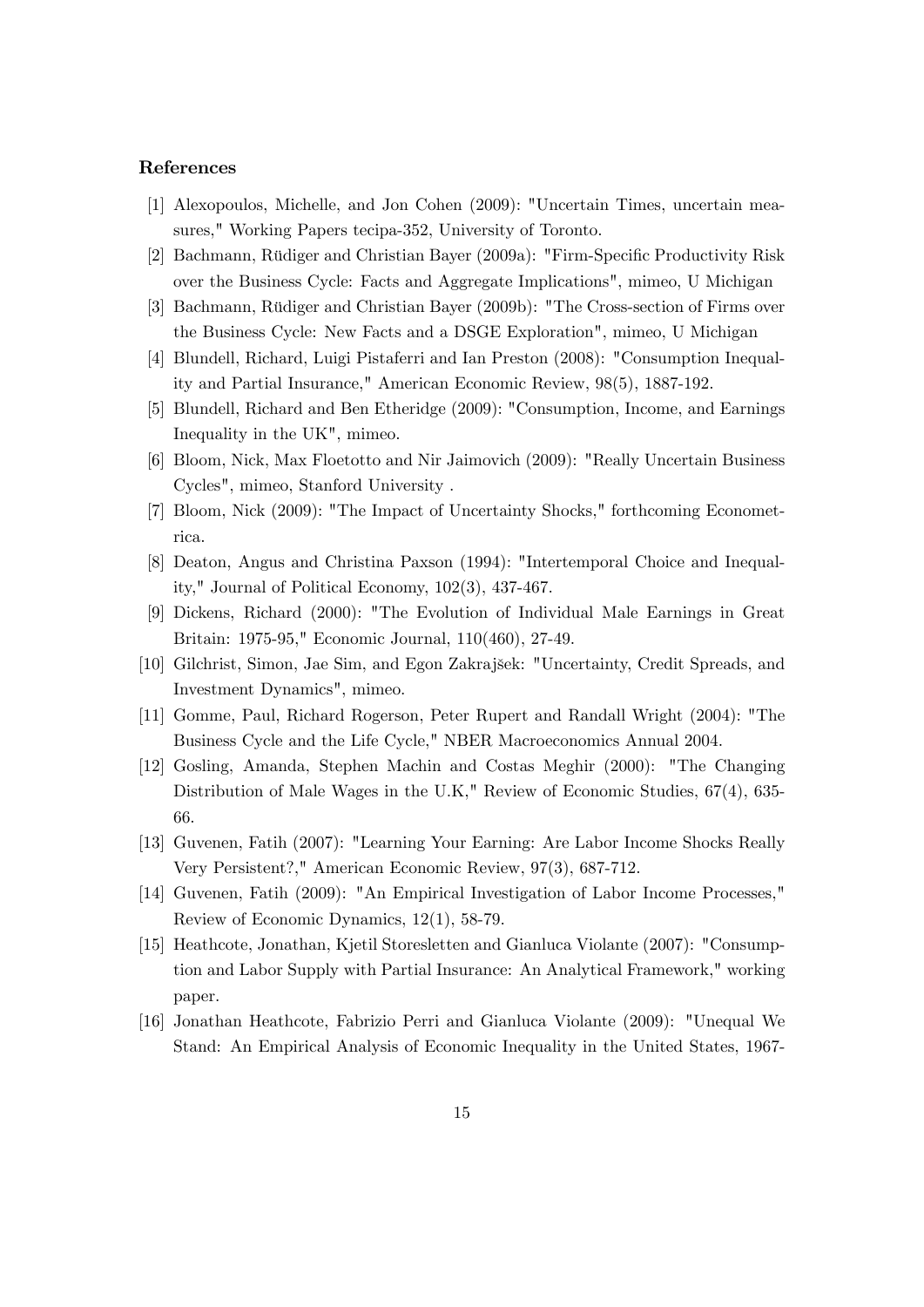2006", mimeo.

- [17] Krebs, Tom (2003): "Human Capital Risk And Economic Growth," The Quarterly Journal of Economics, 118(2), 709-744.
- [18] Krebs, Tom (2007): "Job Displacement Risk and the Cost of Business Cycles," American Economic Review, 97(3), 664-686.
- [19] Krueger, Dirk and Fabrizio Perri (2006): "Does Income Inequality Lead to Consumption Inequality? Evidence and Theory," Review of Economic Studies, 73(1), 163-193.
- [20] Krueger, Dirk, Nicola Fuchs-Schündeln and Mathias Sommer (2009): "Inequality Facts for Germany: Levels, Trends, and their Interpretation", mimeo.
- [21] Ljungqvist, Lars and Thomas J. Sargent (2008): "Two Questions about European Unemployment," Econometrica, 76(1), 1-31.
- [22] Primiceri Giorgio E. and Thijs van Rens (2007): "Heterogeneous Life-Cycle Profiles, Income Risk and Consumption Inequality," IZA Discussion Papers 3239.
- [23] Ravn, Morten O. and Harald Uhlig (2002): "On adjusting the Hodrick-Prescott filter for the frequency of observations," The Review of Economics and Statistics, 84(2), 371-375.
- [24] Storesletten, Kjetil, Chris I. Telmer and Amir Yaron (2004): "Cyclical Dynamics in Idiosyncratic Labor Market Risk," Journal of Political Economy, 112(3), 695-717.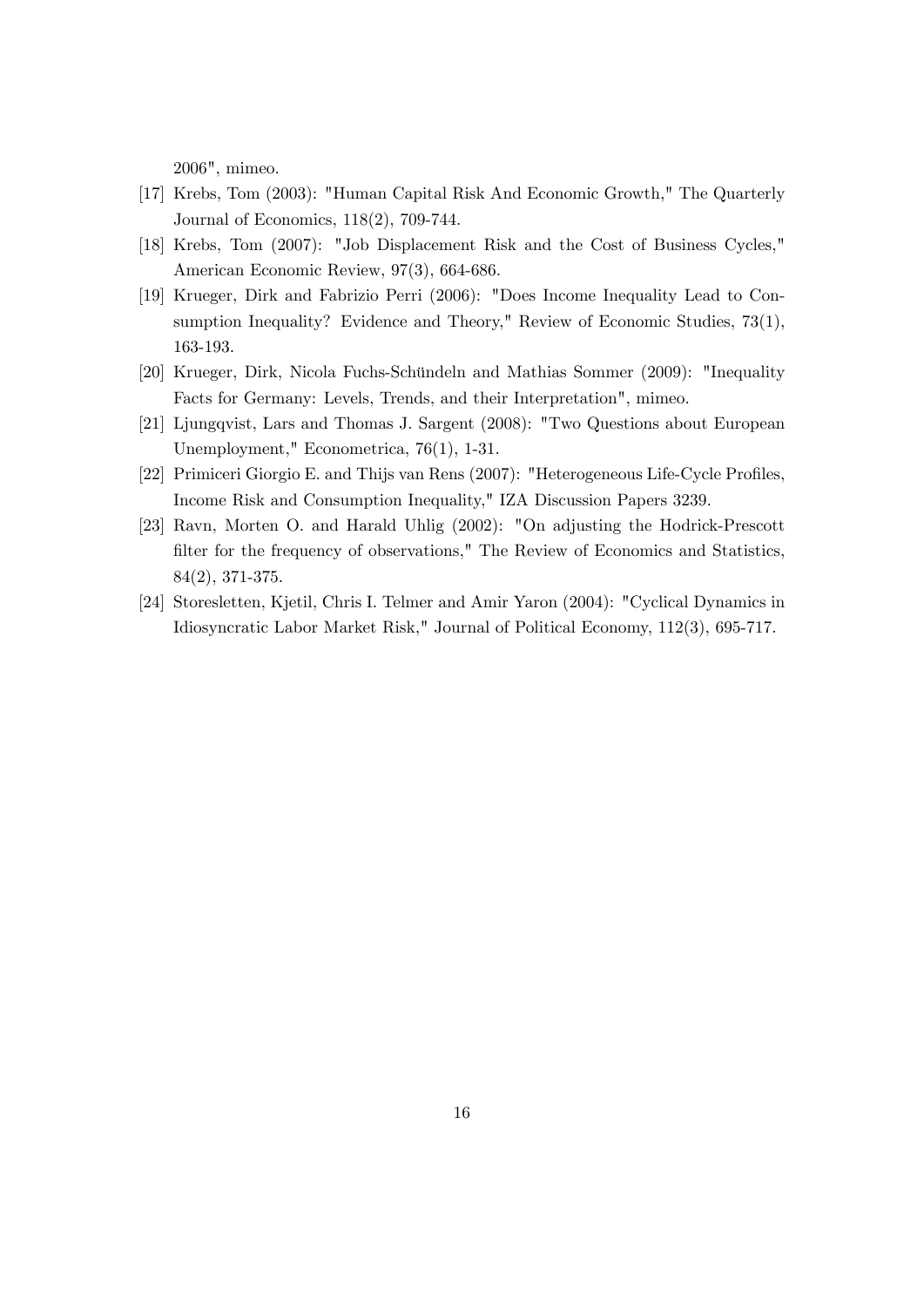#### Appendices

#### A Details on the Estimation Procedure

The GMM estimator used in this paper employs a weighting matrix to gain efficiency over the simple unweighted minimum distance estimator. In principle, one should weight the moment-distances  $(\mu - m)$  with the inverse covariance matrix of each moment condition. In practice, such approach involves estimation of the covariance matrix and can lead to more imprecision in small samples relative to the use of a unitary weighting matrix.

We follow Storesletten et al. (2004) and take an intermediate approach, where we estimate the most apparent part of the covariance matrix that results from the definition of our moment conditions themselves. Yet, we ignore the covariance that results from the fact that the sequence of two year panels that we construct from the data partly overlap in the set of households they contain. Instead, we treat the two year panels as if each of them was sampled independently.

This implies that we presume variance  $(k = 1)$  and autocovariance  $(k = 2)$  moments,  $m_{k,t,h}$  and  $m_{k,t+s,h+j}$ , are uncorrelated as long as  $s \neq 0$  or  $j \neq 0$ , since then the wage information that they summarize stems from different, independent households. For  $s \neq j$ , this assumption holds as each household ages by one year each period. For  $s = j$ , we have to invoke the assumption that the overlap of the two year panels is negligible. As argued, we make this assumption to avoid small sample biases from imprecise covariance estimation.

By contrast, moments  $m_{1,t,h}$  and  $m_{2,t,h}$  exhibit some clear cut correlation, as they both exploit information of the wages of the same set of individuals at time  $t$  (as well as time  $t+1$ ). Moreover, they are also correlated from the fact that the future wage in period  $t+1$  of these households that is used to construct  $m_{2,t,h}$  is correlated with the wage in period t. The covariance  $\sigma_{12}(t, h) = cov(m_{1,t,h}, m_{2,t,h}) \in R^{2 \times 2}$  can be easily estimated within sample. The moment conditions refer to the product  $\hat{\omega}_{i,t,h}^2$  and  $\hat{\omega}_{i,t,h} \hat{\omega}_{i,t+1,h+1}$  at the household level, such that we estimate  $\sigma_{12} (t, h)$  as the sample covariance

$$
\hat{\sigma}_{12}(t,h) = \frac{1}{N_{th}} \sum_{i=1}^{N_{t,h}} \begin{pmatrix} \hat{\omega}_{i,t,h}^4 & \hat{\omega}_{i,t,h}^3 \hat{\omega}_{i,t+1,h+1} \\ \hat{\omega}_{i,t,h}^3 \hat{\omega}_{i,t+1,h+1} & \hat{\omega}_{i,t,h}^2 \hat{\omega}_{i,t+1,h+1}^2 \end{pmatrix} - \frac{1}{N_{th}^2} \sum_{i=1}^{N_{t,h}} \begin{pmatrix} \hat{\omega}_{i,t,h}^2 & \hat{\omega}_{i,t,h}^2 \\ \hat{\omega}_{i,t,h} \hat{\omega}_{i,t+1,h+1} & \sum_{i=1}^{N_{t,h}} \left( \hat{\omega}_{i,t,h}^2 \hat{\omega}_{i,t,h} \hat{\omega}_{i,t+1,h+1} \right) \end{pmatrix}
$$

;

where  $N_{th}$  is the number of observations in each age-year cell. With the correct ordering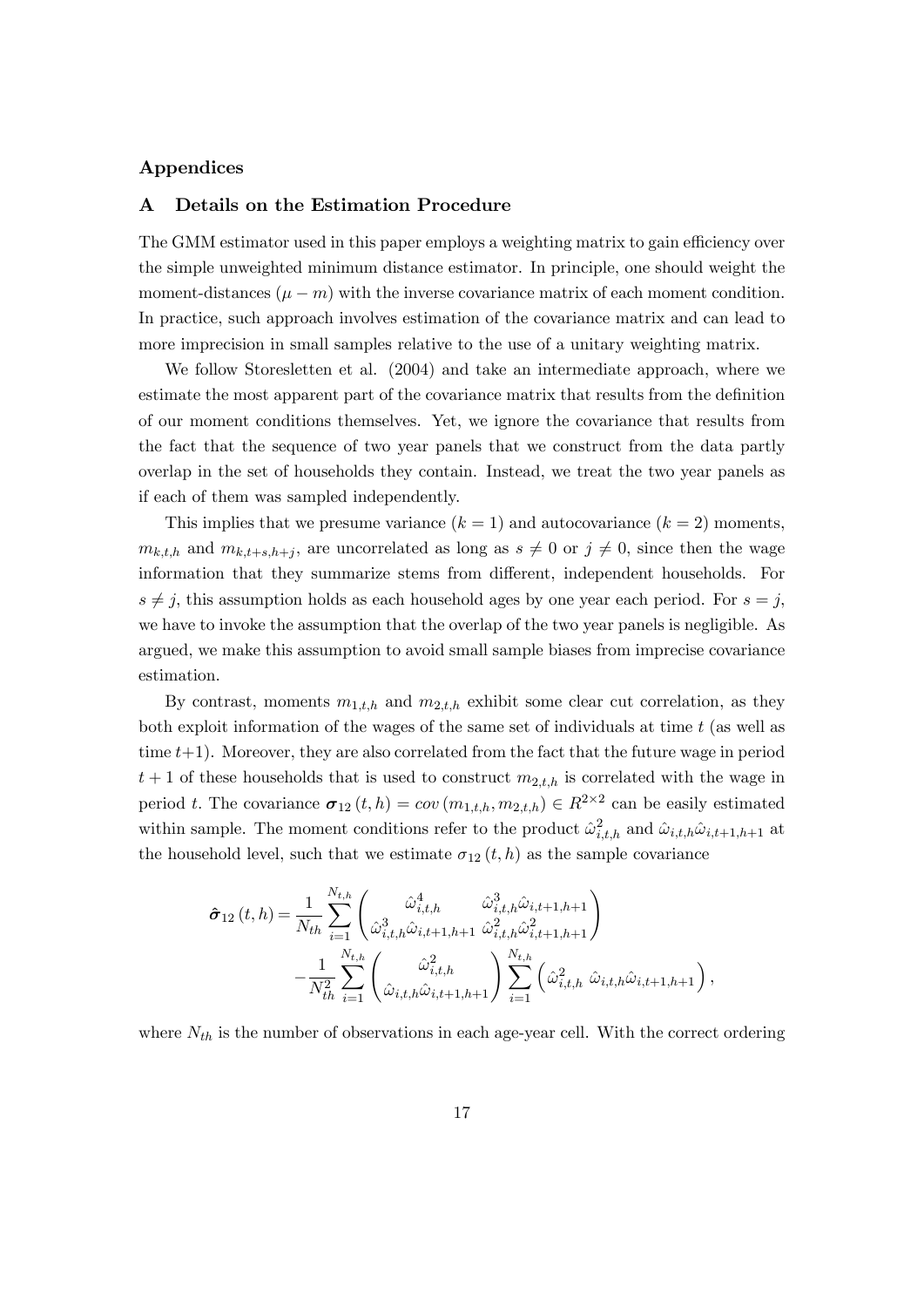of moments  $\left( \mathbf{m} := \mathbf{vec} \left( \frac{\mathbf{m}_1'}{l} \right) \right)$  $\mathbf{m}_2'$  $\setminus$ the weighting matrix  $W$  then takes block diagonal form with  $N_{th}^2 \hat{\sigma}_{12}^{-1}(t, h)$  as diagonal elements. In particular, this means we weight moment conditions more that stem from age-year cells that hold more observations and that are less kurtotic.

#### B Monte Carlo Results for the GMM Estimator

To check for potential small sample bias that might be inherent in the GMM method and to understand how the estimator would be affected by reducing the number of moment restrictions by selecting only a subset of age-groups, we run a set of Monte-Carlo experiments. We simulate the data generating process (DGP) for residual wages  $\omega_{i,h,t}$  as given in (1) and use an AR(1) process with autocorrelation  $\rho_Y$  to simulate GDP devaitions from trend. We do so for  $N = 60$  households for birthcohorts  $c = 1, \ldots, 58$ (in line with the birthcohorts in the PSID - 1913 until 1971). We simulate each of these cohorts for  $H = 32$  years (again in line with the ages 25-56 we consider). Finally, we restrict the sample to the years  $t = c + h = 55, \ldots, 81$ . This way we obtain a sample similar to the PSID (though perfectly balanced).

For the DGP we set  $\rho = 0.93$ ,  $\sigma_a^2 = 0.04$ ,  $\sigma_{\varepsilon}^2 = 0.04$ ,  $(\bar{\phi} + \underline{\phi})/2 = 0.025$ ,  $(\bar{\phi} - \underline{\phi}) =$  $-0.045$ , and  $\rho_Y = 0.6$  roughly in line with the PSID estimates. We assume normally distributed innovations. We compare the estimator that uses all age groups  $h = 6, \ldots, 31$ to an estimator that uses only information from  $h = 6, 16, 26$  (corresponding to ages 30, 40, 50 in the actual data). Table 6 displays the results of these experiments.

The results show that there is no strong small sample bias on any of the estimated parameters. Yet, average estimates and true parameters differ slightly. The standard errors we obtain and the small sample bias are lower when all moment conditions are imposed, showing that there is no apparent problem from weak moment conditions. The efficiency gain from using *more* moment conditions is most pronounced for the cyclicality parameter  $\phi - \phi$  which is intuitive as using information on more age groups implies more business cycle informtaion being exploited.

Overall, the standard errors in this experiment are comparable to the ones obtained by running the bootstrap on the actual data as in Tables 1 to 3. Standard errors are slightly smaller in the simulation experiment but in general of the same order of magnitude. The difference is likely due to the fact that the actual data is not balanced in the size of age-year cells as is the experimental data. In particular, we observe that also in the simulated data, the variance of fixed effects cannot be estimated very precisely  $\overline{\phantom{a}}$  i.e. it is only weakly identified.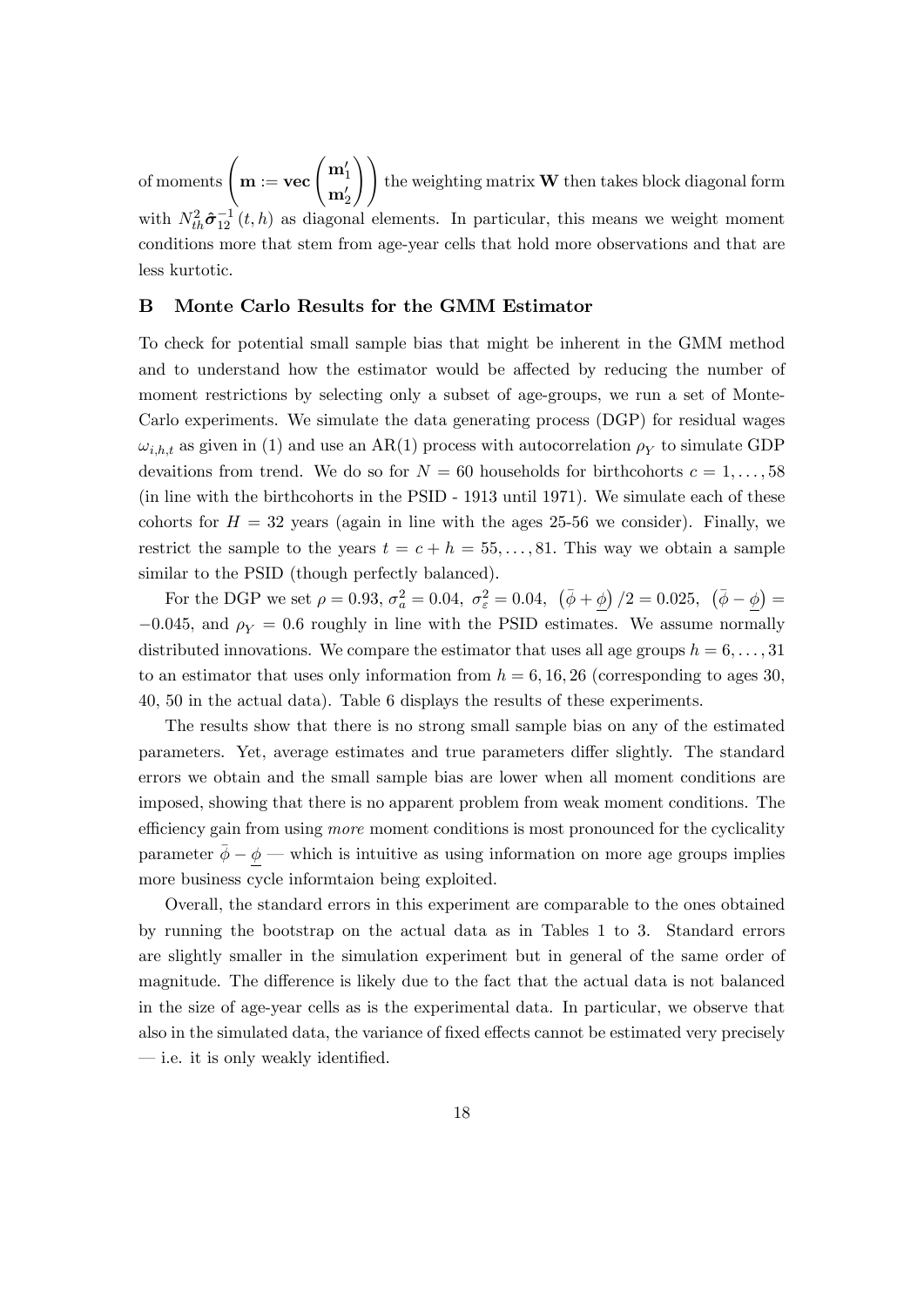Table 6: Results from a Monte Carlo experiment for the GMM estimator employed

|                     | $\rho$   | $\sigma_{\alpha}^2$ | $\sigma_{\varepsilon}^2$ | /2<br>$\phi +$ | $-\phi$   |
|---------------------|----------|---------------------|--------------------------|----------------|-----------|
| Full Set of         | 0.9272   | 0.0311              | 0.0386                   | 0.0277         | $-0.0452$ |
| Moment Conditions   | (0.0110) | (0.0221)            | (0.0036)                 | (0.0067)       | (0.0068)  |
| Only ages $6,16,26$ | 0.9265   | 0.0299              | 0.0382                   | 0.0285         | $-0.0450$ |
|                     | (0.0168) | (0.0259)            | (0.0054)                 | (0.0089)       | (0.0123)  |
| True Parameters     | 0.9300   | 0.0400              | 0.0400                   | 0.0250         | $-0.0450$ |

Results from 5,000 replications of a Monte Carlo experiment of the estimator described in the paper and appendix A using an age-year cell size of  $N = 60$ . The numbers refer to the average estimate, numbers in brackets give standard deviations.

#### C Sample Selection

The following tables display the sample selection.

|  |  | Table 7: Sample Selection |  |  |
|--|--|---------------------------|--|--|
|--|--|---------------------------|--|--|

|                                                                                                                                                                                              | <b>PSID</b>  | <b>BHPS</b>  | <b>GSOEP</b> |
|----------------------------------------------------------------------------------------------------------------------------------------------------------------------------------------------|--------------|--------------|--------------|
| Initial Number of Observations                                                                                                                                                               | 68219        | 38733        | 60488        |
| Eliminated Number of Observations:<br>- Due to elimination of outliers, hours, age,<br>$\geq$ 2 obs per HH, only HH w/ less than 14 HH members<br>$\sim$ Due to non-consecutive observations | 5269<br>7999 | 6734<br>7470 | 6995<br>8359 |
| Final sample                                                                                                                                                                                 | 54951        | 24529        | 45134        |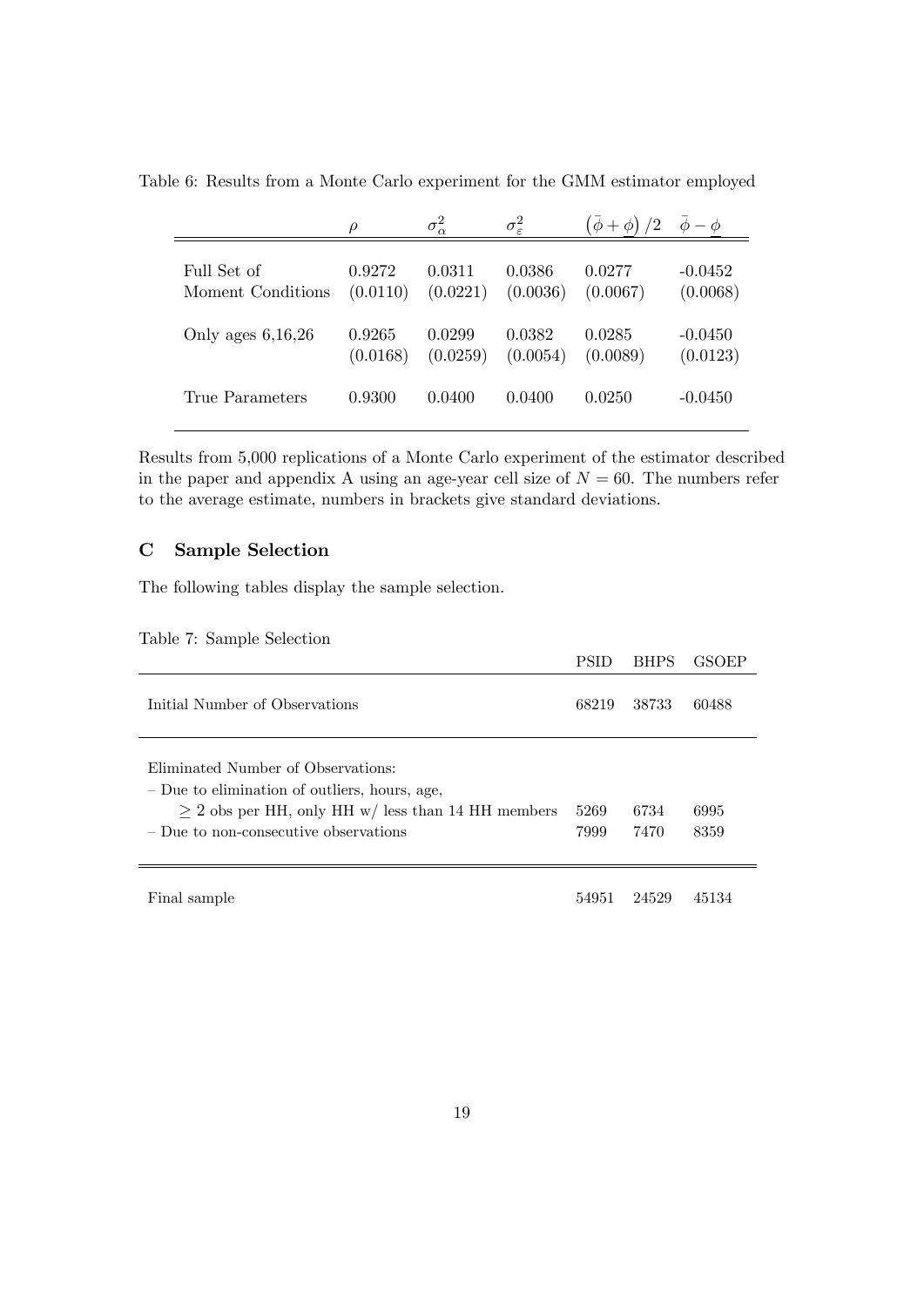Table 8: Number of Observations by Year

| Year                                                                           | 1968                                                       | 1969 | 1970 | 1971 | 1972 | 1973 | 1974 | 1975 | 1976 | 1977 | 1978 | 1979 | 1980 |
|--------------------------------------------------------------------------------|------------------------------------------------------------|------|------|------|------|------|------|------|------|------|------|------|------|
| <b>PSID</b>                                                                    | 1300                                                       | 1312 | 1335 | 1357 | 1367 | 1448 | 1508 | 1564 | 1612 | 1653 | 1725 | 1797 | 1836 |
| <b>BHPS</b>                                                                    |                                                            |      |      |      |      |      |      |      |      |      |      |      |      |
| <b>GSOEP</b>                                                                   |                                                            |      |      |      |      |      |      |      |      |      |      |      |      |
|                                                                                |                                                            |      |      |      |      |      |      |      |      |      |      |      |      |
| Year                                                                           | 1981                                                       | 1982 | 1983 | 1984 | 1985 | 1986 | 1987 | 1988 | 1989 | 1990 | 1991 | 1992 | 1993 |
| <b>PSID</b>                                                                    | 1878                                                       | 1913 | 1966 | 1991 | 2043 | 2079 | 2126 | 2184 | 2202 | 2226 | 2257 | 2164 | 2212 |
| <b>BHPS</b>                                                                    |                                                            |      |      |      |      |      |      |      |      |      | 1509 | 1485 | 1498 |
| <b>GSOEP</b>                                                                   |                                                            |      |      | 1595 | 1597 | 1678 | 1699 | 1682 | 1676 | 1695 | 1716 | 1706 | 1679 |
|                                                                                |                                                            |      |      |      |      |      |      |      |      |      |      |      |      |
| Year                                                                           | 1994                                                       | 1995 | 1996 | 1997 | 1998 | 1999 | 2000 | 2001 | 2002 | 2003 | 2004 | 2005 | 2006 |
| <b>PSID</b>                                                                    | 2616                                                       | 2692 | 2588 |      |      |      |      |      |      |      |      |      |      |
| <b>BHPS</b>                                                                    | 1487                                                       | 1538 | 1570 | 1735 | 1621 | 1702 | 1685 | 1492 | 1485 | 1486 | 1432 | 1415 | 1389 |
| <b>GSOEP</b>                                                                   | 1670                                                       | 1662 | 1641 | 1608 | 1877 | 1809 | 3428 | 3191 | 3085 | 2963 | 2814 | 2663 |      |
| The number of observations refers to the number of households in each two-year |                                                            |      |      |      |      |      |      |      |      |      |      |      |      |
|                                                                                | subpanel with consecutive observations in years $t, t+1$ . |      |      |      |      |      |      |      |      |      |      |      |      |

#### D Further Graphs

Extending the age of entry to 22 does not change the general slope of the life-cycle profile, see figure 3. In line with Krueger et al. (2009) we find a slight J-shape which is more pronounced in incomes, see figure 4